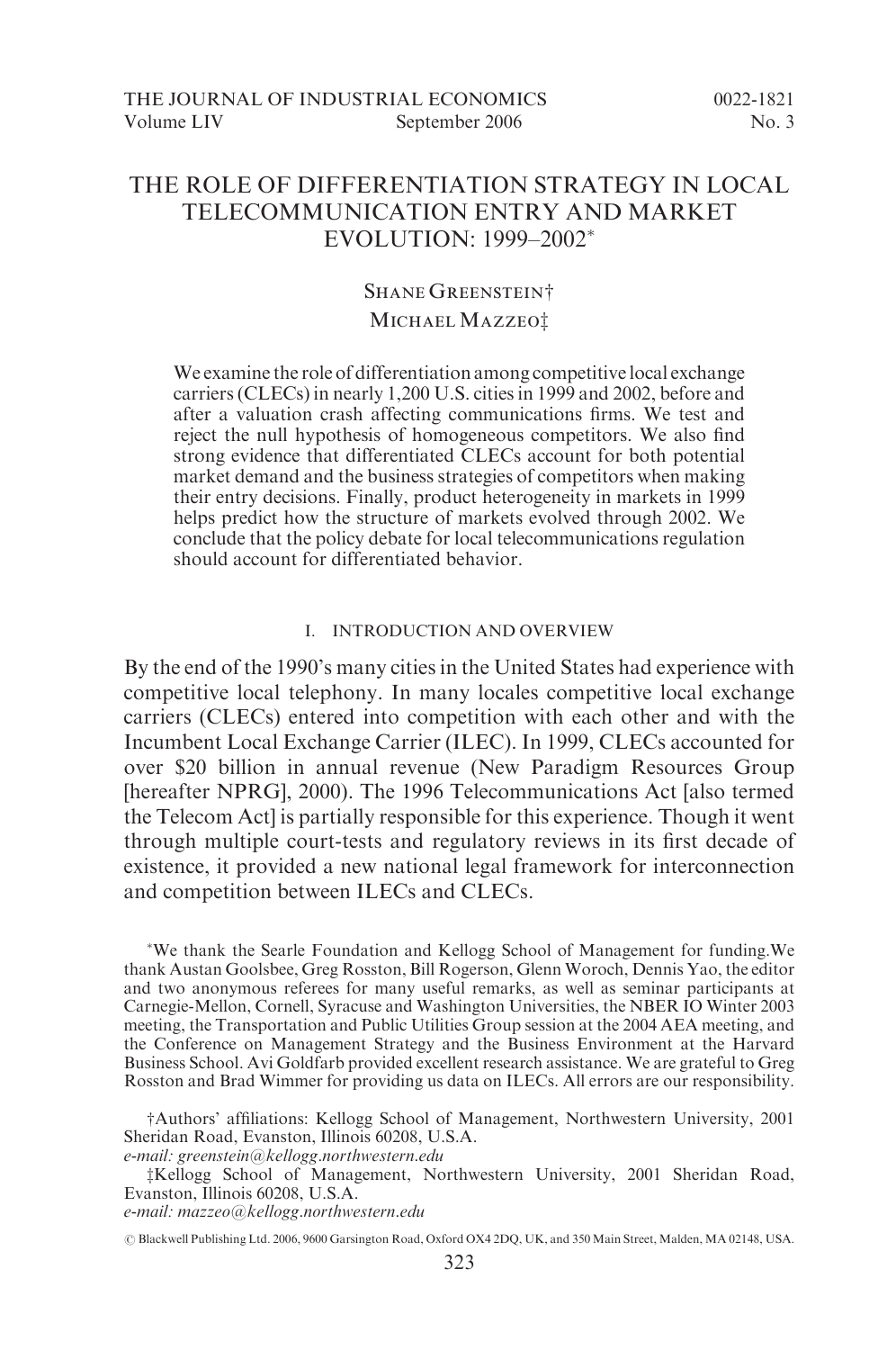Several studies have examined why some locales experienced more entry than others; in this paper we analyze whether differentiation among service offerings helps to explain CLEC entry behavior across markets after the Telecom Act. Although some research analyzes how CLECs compete with an ILEC after entry, we fill a gap in competitive analysis by highlighting how CLECs compete with each other. Focusing our study on differentiation addresses one motivation behind the Telecom Act, namely, to encourage variety in the services available in competitive local telecommunication markets.

Heterogeneity in CLEC offerings can take several forms. While telephone dial-tone and voice services are the core of an ILEC's business, these may be only a part of a larger portfolio of a CLECs offerings. CLECs may potentially offer a bundle including data services, networking services and other activities affiliated with operating communications at a customer's premises. Many CLECs claimed in their marketing literature that differences in quality, performance, and portfolio of services were important to potential customers. Many industry analysts have debated these claims. Our study provides important contributions to the literature by introducing statistical rigor into this debate, placing emphasis on measuring what firms do and making inferences from observed outcomes. Specifically, we inquire whether the entry behavior of local and national carriers indicates that they compete in different segments of the market for telephony.

Our empirical analysis employs the entry model in Mazzeo's [2002] study. The model statistically tests a null hypothesis of homogeneous competitors against an alternative that measures the differential impact of heterogeneous competitors. We develop a near census of entry across as many markets as possible, extending the census into many medium and small cities. We construct a data set derived from NPRG, which publishes a biannual census on CLEC activity. These reports track CLEC entry at the city level and describe the strategy of each CLEC in some detail.

The volatile financial performance of CLECs raises challenges for our research goals. We expect differentiating behavior to change over time in response to changes in economic determinants. Between 1999 and 2002 there were notable changes in (1) regulatory rules, (2) the opinions of investors about the presence of demand in particular locations and the viability of different modes of differentiation and (3) the stock market value of publicly traded firms in this market. While we cannot address all these changes, we can assess whether our conclusions about differentiation are sensitive to changes in regulatory decisions over interconnection prices, a costly-factor that changed in many locations during these three years. We also ask whether differentiation in 1999 appeared to shape entry in 2002, if at all, and whether that influence is consistent with the premises of our model.

Our results demonstrate a central role for differentiation strategies. First, we reject the null hypothesis of homogenous product competition in entry behavior. We find that otherwise equivalent markets support more CLECs of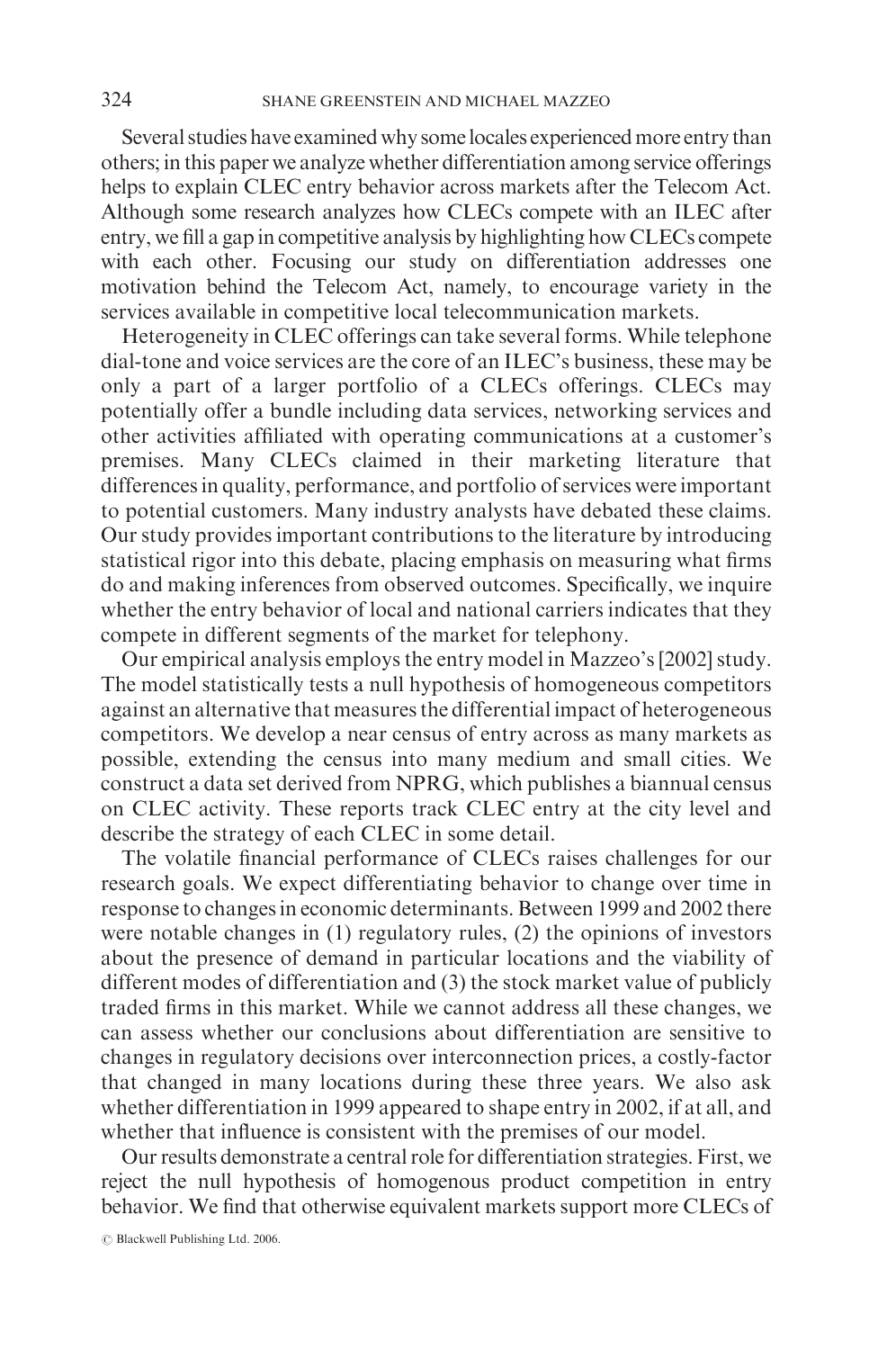different types than CLECs of a similar type. Second, we find strong evidence that different types of firms react differently to similar economic determinants of entry, such as regulatory incentives and demographic composition of demanders. These findings are important and robust: heterogeneous services are as responsible for market entry as other demographic and regulatory factors. In addition, these quantitative results arise in 2002 as well as in 1999, despite the industry upheaval during the intervening years.

Our study is primarily statistical in focus, but it also does inform policy. The empirical findings confirm that regulatory rules and decisions are significant for entry decisions and can have the scope to encourage or discourage the entry of particular types of CLECs into medium-sized and smaller cities. Furthermore, we conclude that the FCC's practice of measuring competitiveness by merely counting the number of firms can be grossly misleading. Our results provide implications about how entrants can differ and how and where consumers would value variety. Thus, a more appropriate checklist for measuring local competition should incorporate the types of services offered by each of the CLECs.

# II. THE ECONOMICS OF CLEC MARKET ENTRY

An empirical analysis of CLEC entry starts with three elements: the costs of entering and operating, the size of local market demand, and the regulatory setting. Based on these, inferences can be made about the relationship between market competition and the number of operating CLECs. A model of differentiated entry can provide insights on two additional dimensions. First, when differentiation is possible, firms may prefer to enter in markets where their competitors offer different types of services because the resulting competition is less tough. In addition, heterogeneous firms may respond asymmetrically to similar economic opportunities represented by cost, demand and regulation.<sup>1</sup>

Costs and Demand: As in prior work about entry (Bresnahan and Reiss [1991], Zolneirek, Eisner and Burton [2001]) we begin with the hypothesis that CLECs require that their fixed entry expenses be covered by a sufficient level of post-entry variable profits. Hence, CLEC entry behavior is influenced by the presence of fixed costs. Whether CLECs build their own facilities or lease part of their network from the ILEC, CLECs incur costs to set up and maintain the infrastructure needed to offer services. These fixed costs range from engineering costs to marketing expenses to costs associated with negotiating interconnection agreements.

There are differences across cities in the costs of providing CLEC services, including both fixed and operating costs. One source of such differences may

<sup>&</sup>lt;sup>1</sup> Differentiation in offered services has not been addressed explicitly in prior empirical CLEC studies. Prior empirical work on CLEC entry includes Crandall's [2001], Crandall and Sidek's [2001] and Abel's [2002] studies, and several FCC reports described above that provide counts of operating firms.

 $\circ$  Blackwell Publishing Ltd. 2006.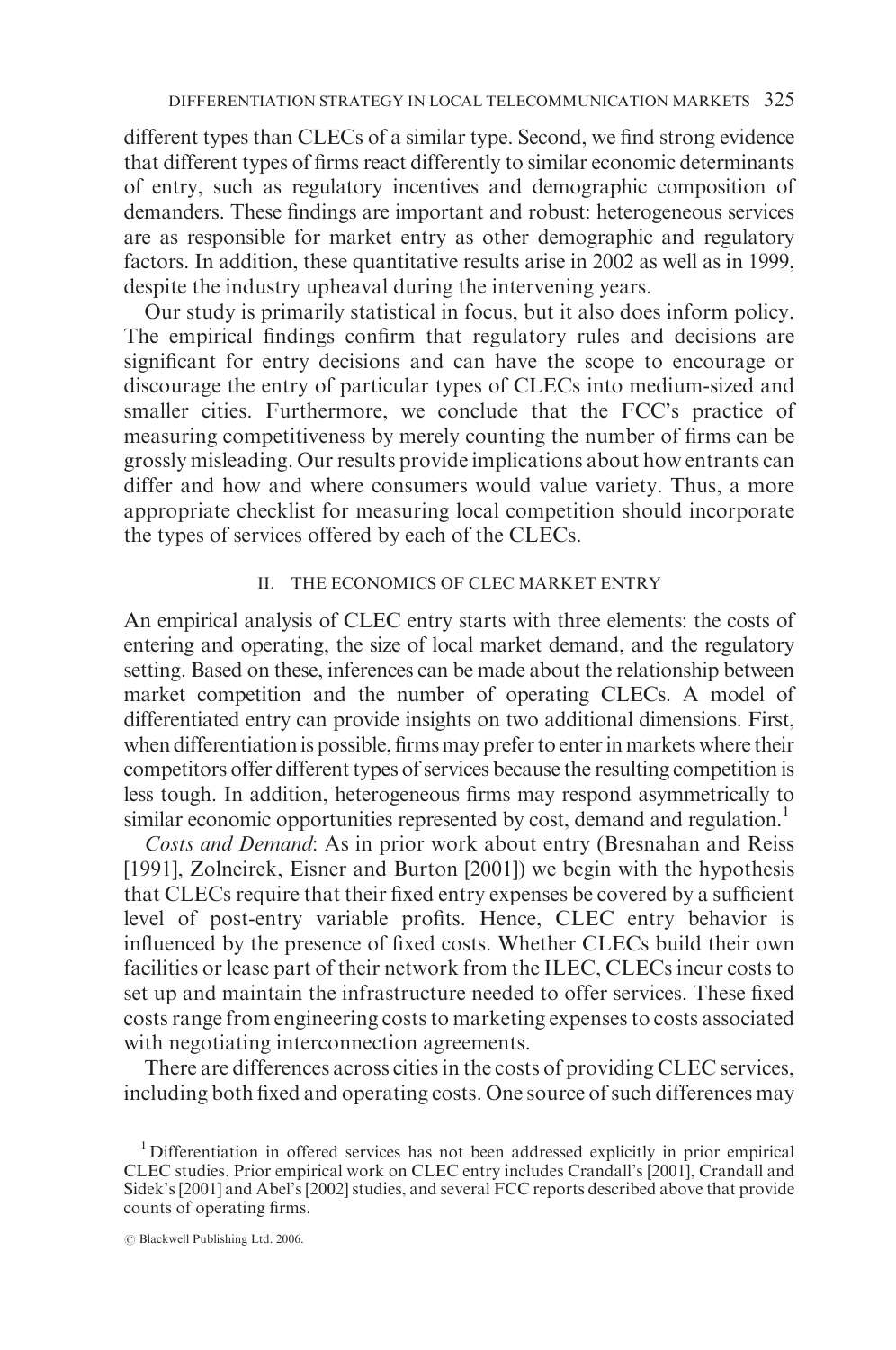relate to economies of scope. If two neighboring cities share economic infrastructure or have similar telecommunications demand, costs incurred by a CLEC entrant may be shared between the neighboring markets. As a result, a small or medium-sized city within a large metropolitan area may experience more entry than an otherwise similar city located outside a major urban area. Cities also vary in their population, commercial activity, and other factors that contribute to the demand for CLEC services.

The Regulatory Environment: Individual jurisdictions varied in how the rules in the Telecom Act affected competition between ILECs and local entrants. For example, Mini [2001] carefully documents that CLECs had distinctly different experiences depending on whether they were interconnecting with (1) Regional Bell Operating Companies (RBOCs), (2) GTE (renamed Verizon after its merger), or  $(3)$  another independent telecommunications firm.<sup>2</sup> In addition, state agencies set varying wholesale prices within and across states that affected variable costs of interconnection. Other state regulatory agencies also made it easy or difficult to become a seller or value-added reseller of services, such as those related to offering DSL.

Differentiation: Market analysts have already made considerable strides in providing a taxonomy of potential differentiation strategies (see e.g.,  $NPRG$  [2000], [2003]).<sup>3</sup> Our contribution to the literature is in examining whether differences in service offerings affect entry behavior and, if so, by how much. For our purpose, we highlight one specific difference among CLECs, namely, the geographic scope of their offerings. This is an axis of differentiation that correlates with many other differences between firms and appears to be meaningful to employees, employers and regulators. Our goal is to analyze the effects of differentiation for this specific axis; we cannot rule out that heterogeneity within the product types we define or along other axes may also shape entry.

We argue that the distinction between national and local CLECs represents meaningful product differentiation to the extent that customers find the two types of firms to be imperfect substitutes. In Table I, we suggest ways that CLEC services might be tailored to customer needs and why local and national CLECs would potentially differ in the minds of consumers.

Academic studies and market analysts have highlighted a wide array of ways firms attempted to gain competitive advantages over rivals. For example, some CLECs chose to build their own facilities while others chose to rent from the ILEC at regulated rates and resell their lines to users (perhaps temporarily). As another example, some CLECs enter with a brand name and reputation developed locally in other services, while others enter with a brand name and reputation enhanced by national advertising or an existing distribution and servicing network. See, e.g., Crandall and Sidek, [2001].

<sup>&</sup>lt;sup>2</sup>The RBOCs developed interconnection with entrants as part of a quid-pro-quo with the FCC, which sought to disallow entry into the long-distance market until the RBOCs complied with a series of tests for opening their local markets (Shiman and Rosenwercel [2002]). In contrast, the non-RBOC incumbents simply made interconnection arrangements under the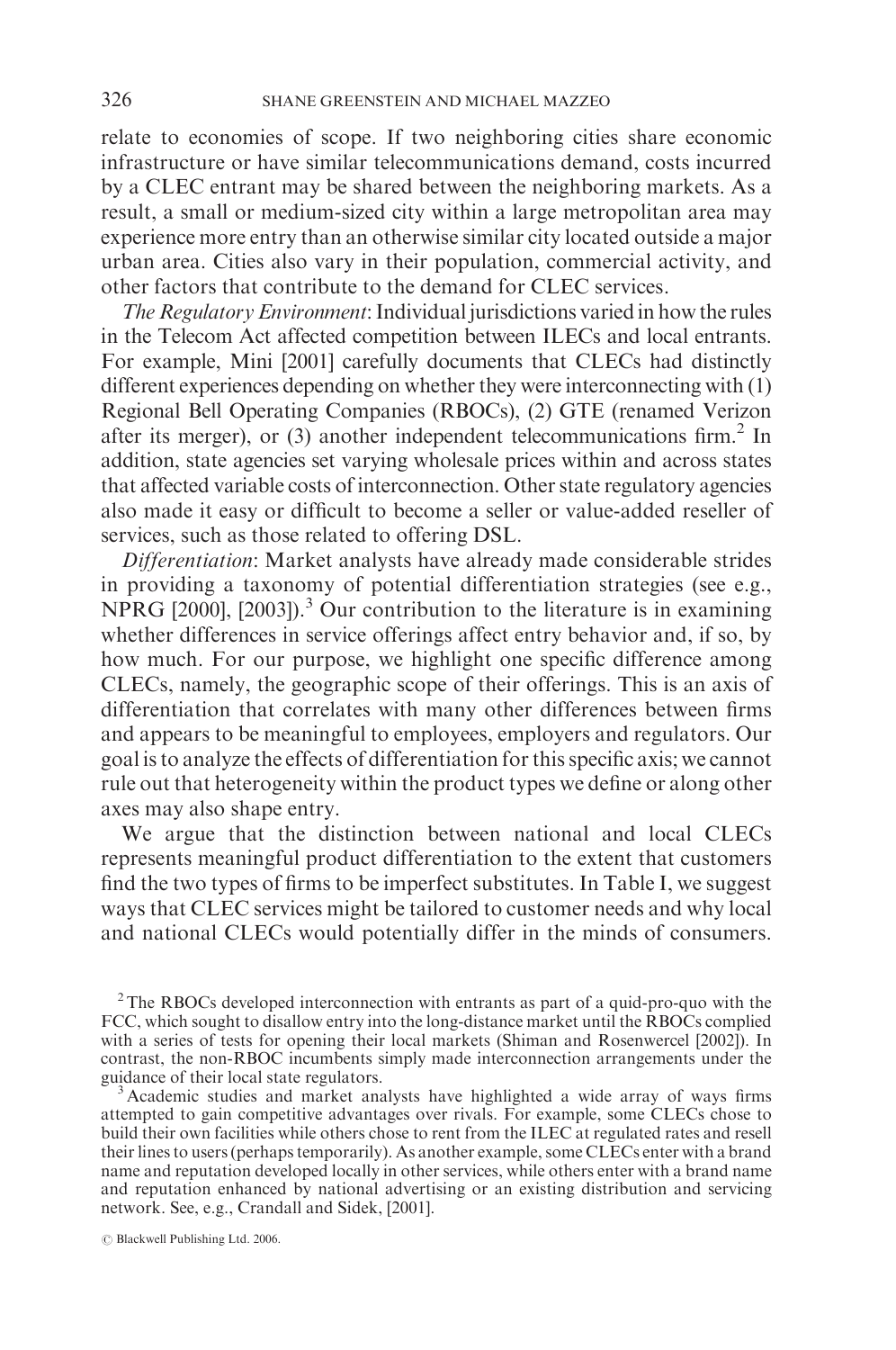Prices will not fall as quickly with additional entry if customers value the differences enough to pay more to the firm that more closely serves their particular needs.<sup>4</sup> There may be additional heterogeneity within the local and national categories (correspondence with the characteristics are typical, but not necessary); as such, any finding of differentiation in the broad categories we analyze likely understates its overall importance in this setting.<sup>5</sup>

Product heterogeneity also elicits questions about the asymmetric influence of costs, demand, and the regulatory setting on differentiated CLECs. For example, different components of total market size may provide demand to one type of CLEC over another. Depending on their preferences, regulatory agencies might pass rules that result in lower costs or better opportunities for some CLEC types. It is an open question as to what firms such rules would comparatively favor  $-\text{local firms with (pre-existing)}$ business or political connections with the state regulator or national firms with larger in-house legal experience in regulatory proceedings.

# III. DATA

Our modeling approach uses two types of information:

- 1. Cross-sectional information about CLEC entry. A census of CLEC firms operating in cities across the United States comes from the 1999 and 2002 CLEC Reports, provided by NPRG [2000, 2003].
- 2. Cross-sectional information about the economic conditions for CLECs at these cities. Market demographics come from the most recent U.S. Census. Various studies of telecommunications regulation provide information about the regulatory environment CLECs face in each location.

### III (i). Sample Construction and the Endogenous Variables

We analyze product differentiation and competition among CLECs by studying the structure of a cross-section of markets. We attempt to

<sup>4</sup> In complementary work, Economides, Seim and Viard [2004] find evidence that CLEC customers pay a higher price than necessary given their calling plans and their  $ex$  post usage behavior. The authors interpret this as being partially the result of product differentiation among the CLECs  $-$  consumers are willing to pay more because they find particular CLECs to have higher quality for them.

 $\frac{5}{5}$  For example, local firms differ in whether they focus primarily on customers in dense urban settings or smaller 'rural' settings. Among the rural firms, more than half come with experience in rural telephone service in a nearby area, a form of branding with potential value, but only over a limited geographic range. Many of the national firms focus on urban environments only, but some operate in rural areas as well. Both national and local firms also differ in their bundling strategies, depending on their other lines of business. A small number of national and local CLECs also offer cable television, bundling bills for telephony with the cable bill. For more detail see NPRG [2000, 2003]. While we do not concentrate on it here, exploiting such consequences of heterogeneity may also prove fruitful.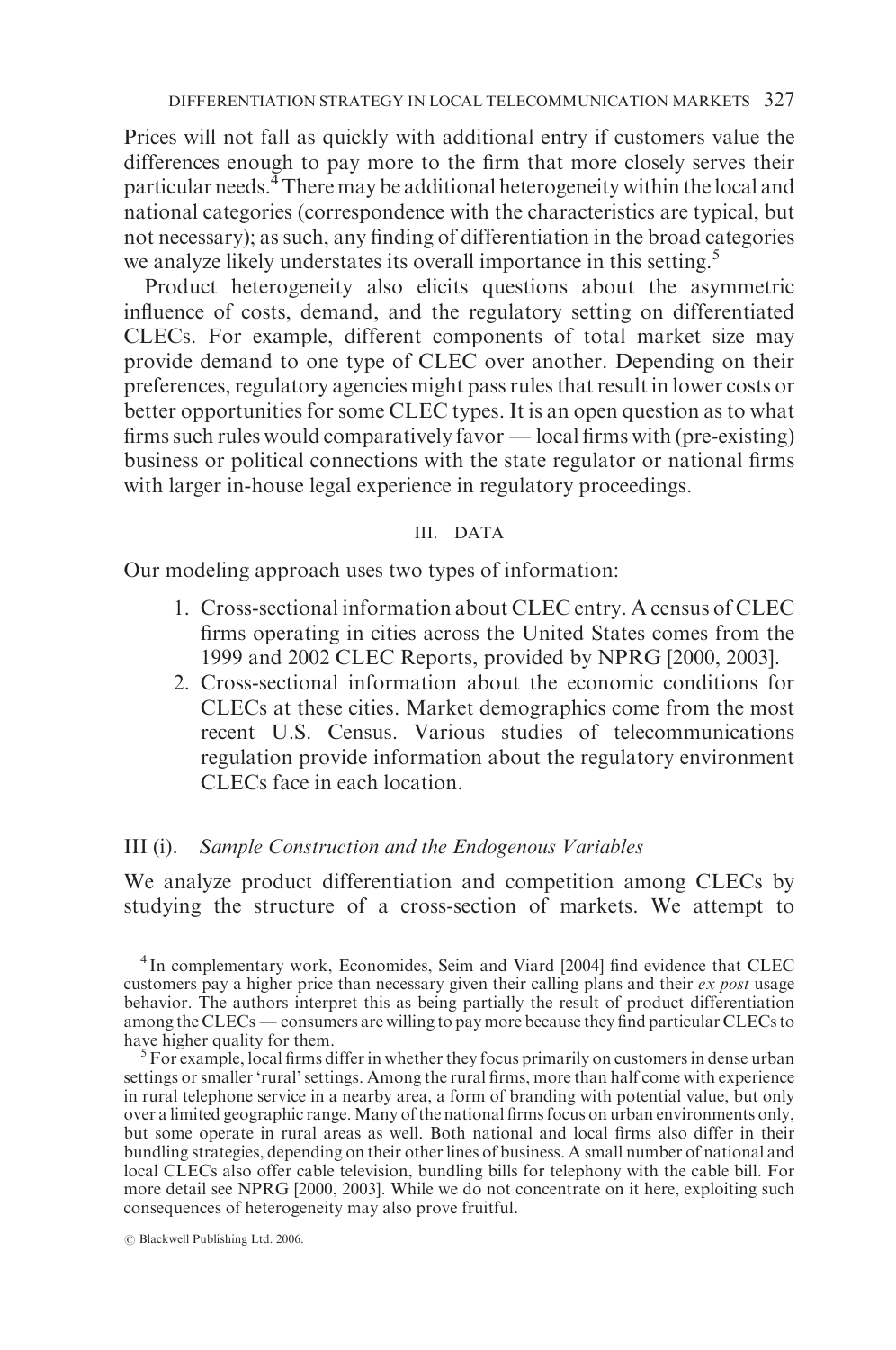| Product Characteristic                                                                                                                     | National CLECs                                                                                                                                                                                                       | <b>Local CLECs</b>                                                                                                                                                                                                                                    |
|--------------------------------------------------------------------------------------------------------------------------------------------|----------------------------------------------------------------------------------------------------------------------------------------------------------------------------------------------------------------------|-------------------------------------------------------------------------------------------------------------------------------------------------------------------------------------------------------------------------------------------------------|
| Location Coverage:<br>Footprint of offerings may<br>be tailored to multi-                                                                  | Example: Offer national footprint<br>in many major cities and MSAs. <sup>*</sup>                                                                                                                                     | Example: Offer service in local<br>region only.                                                                                                                                                                                                       |
| establishment users or to<br>users in small number of<br>locations.                                                                        | Appeals to: Businesses with<br>multiple establishments and<br>offices in major MSA's                                                                                                                                 | Appeals to: Users with one or<br>small number of establishments in<br>that geographic region.                                                                                                                                                         |
| Menu of Services: Offering<br>a specific combination of<br>services may have value to a<br>targeted group of users.                        | Example: Give one source for all<br>local, long distance and data<br>communication and networking<br>needs                                                                                                           | Example: Tailor contracts for<br>local, long distance, and data<br>communication and networking<br>needs to the circumstances faced<br>by the business.                                                                                               |
|                                                                                                                                            | Appeals to: Geographically<br>diverse business with managers<br>who procure communications<br>services from a single budget. They<br>may need to monitor a<br>standardized operation in many<br>different locations. | Appeals to: Small users that (1)<br>want a single local provider to<br>learn their business needs and<br>adapt to them and (2) do not need<br>many extra services associated<br>with running complex operations<br>over diverse geographic locations. |
| Service Quality: The<br>CLEC may invest in<br>equipment or maintenance<br>organization for providing                                       | Example: Offer guarantees for<br>communications operations over<br>a large geographic area.                                                                                                                          | Example: Offer 24-hour high-<br>touch service over a small<br>geographic area for all networking<br>needs.                                                                                                                                            |
| after-sale services.                                                                                                                       | Appeals to: Large businesses that<br>do not want to invest in in-house<br>employees for this activity, are<br>trying to manage multiple facilities<br>and face large financial losses if its<br>facilities go down.  | Appeals to: Small businesses that<br>do not want to hire an employee<br>for this operation and that want to<br>phone a trusted source that<br>understands the nuances of its<br>local business if/when urgent<br>needs arise                          |
| <b>Advanced Data Services:</b><br>The CLEC may offer data<br>services using many of the<br>same facilities employed<br>for voice services. | Example: Offer Internet access in<br>many places and offer to arrange<br>for data transport between<br>establishments in diverse<br>locations.                                                                       | Example: Offer Internet access at<br>the establishment and arrange for<br>traffic handoff with national<br>$ISP.***$                                                                                                                                  |
|                                                                                                                                            | Appeals to: Large businesses that<br>may want a standardized set of<br>access points around the country<br>for mobile national work force.                                                                           | Appeals to: Small businesses that<br>want Internet access from known<br>and local provider with a<br>reputation for high-quality<br>services.                                                                                                         |
| Billing: Tailor prices to<br>specific needs of customers.                                                                                  | Example: Offer volume discounts<br>for repeated communications<br>between two geographically<br>distant establishments.                                                                                              | Example: Explain many options<br>for billing plans. Give the user<br>options to change frequently.                                                                                                                                                    |
|                                                                                                                                            | Appeals to: Large users with<br>common communications<br>demands between establishments.                                                                                                                             | Appeals to: Local users that want<br>a flexible arrangement so they can<br>change it frequently.                                                                                                                                                      |

#### TABLE I Product Characteristics Associated with Geographic Differentiation Strategies and Potential Consumer Preferences

\*MSA = Metropolitan Statistical Area

\*\*ISP = Internet Service Provider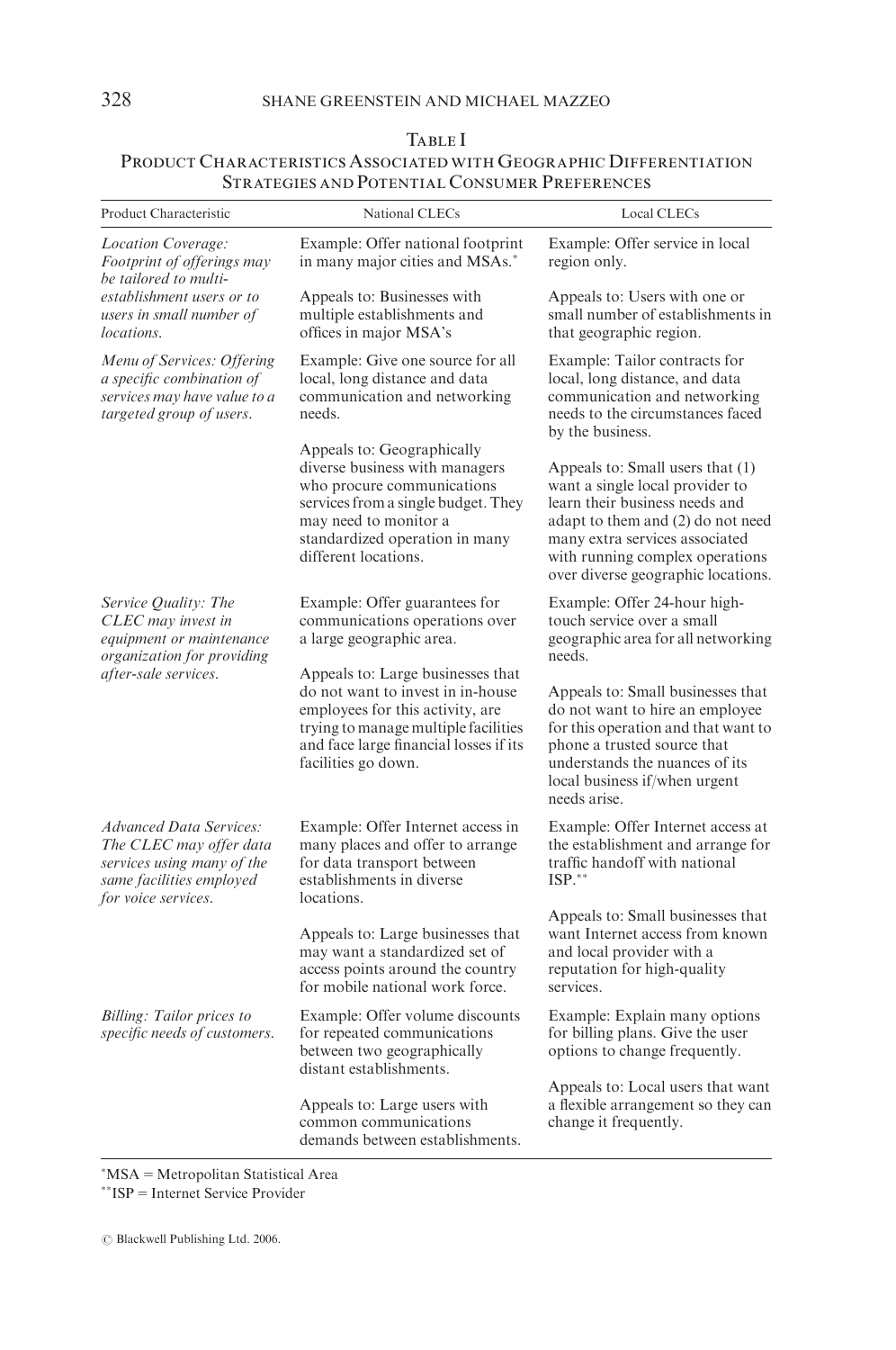distinguish between as many different local markets as we can, while taking care to define markets in such a way that the set of firms in the market all compete with each other (at least to some extent) and that no firms outside the defined market are competitors.

For CLECs, the most appropriate geographic market definition is at the level of individual cities. Although jurisdictional boundaries for cities do not always correspond with economic market boundaries in many industries, cities best approximate markets for CLECs. The services CLECs provide are inherently locally focused  $-$  the firm must establish a presence in a city in order to connect customers or businesses residing there. This makes most small and medium-sized cities geographically distinct market areas, even when they are suburbs in large metropolitan areas. Indeed, our data indicate that CLECs have chosen to provide service in some cities within particular Metropolitan Statistical Areas (MSAs) and not others. We avoid the potential concern of distinct submarkets within cities because we do not include larger cities in our analysis.<sup>6</sup>

Similarly, the total size of the sample involves some trade-offs. We construct a sample of every city in the United States with at least one actual CLEC entrant in either 1999 or 2002, while dropping a few cities due to incomplete information. To help identify the margin between any CLEC entry and none, we include cities that were candidates for entry but had not yet experienced entry  $-$  specifically, every city in which any CLEC expressed any *announced plan* to enter, even when these plans were several years in the future. Adding these 'planned' CLECs yields an additional set of cities with no actual operating CLECs in either year. Also, this provides us with a convenient stopping rule, since there is little statistical benefit from including each of the thousands of small isolated cities in the United States with little economic base for supporting  $CLEC$  entry.<sup>7</sup> At the other extreme, we drop those cities with very thick CLEC markets, having ten or more total (operating plus planned) CLECs in either 1999 or 2002. Many of these cities experienced CLEC entry prior to the Telecom Act, as documented in research that complements our analysis.<sup>8</sup>

As shown in Table II, our sample construction guidelines generate a total of 1,119 city observations in the data set. Part A of the Table summarizes the

6This difficulty is most serious in places such as Los Angeles or New York City; for example, some CLECs reported operating in 'New York City' while others said they offered services in 'Manhattan.' From these descriptions, it was impossible to discern whether the firms were

 $\overline{7}$ This does, however, preclude us from estimating a threshold between cities where entry is at least planned and those with no CLEC activity planned at all. This threshold may be of some

 $8$  See Woroch [2001], which documents CLEC entry in the largest U.S. cities in the 1980's and early 1990's. We drop 64 cities based on this criterion. A similar set of cities would be dropped based on an analogous population criterion, but since 'market size' is multidimensional, we preferred this standard for inclusion into the sample.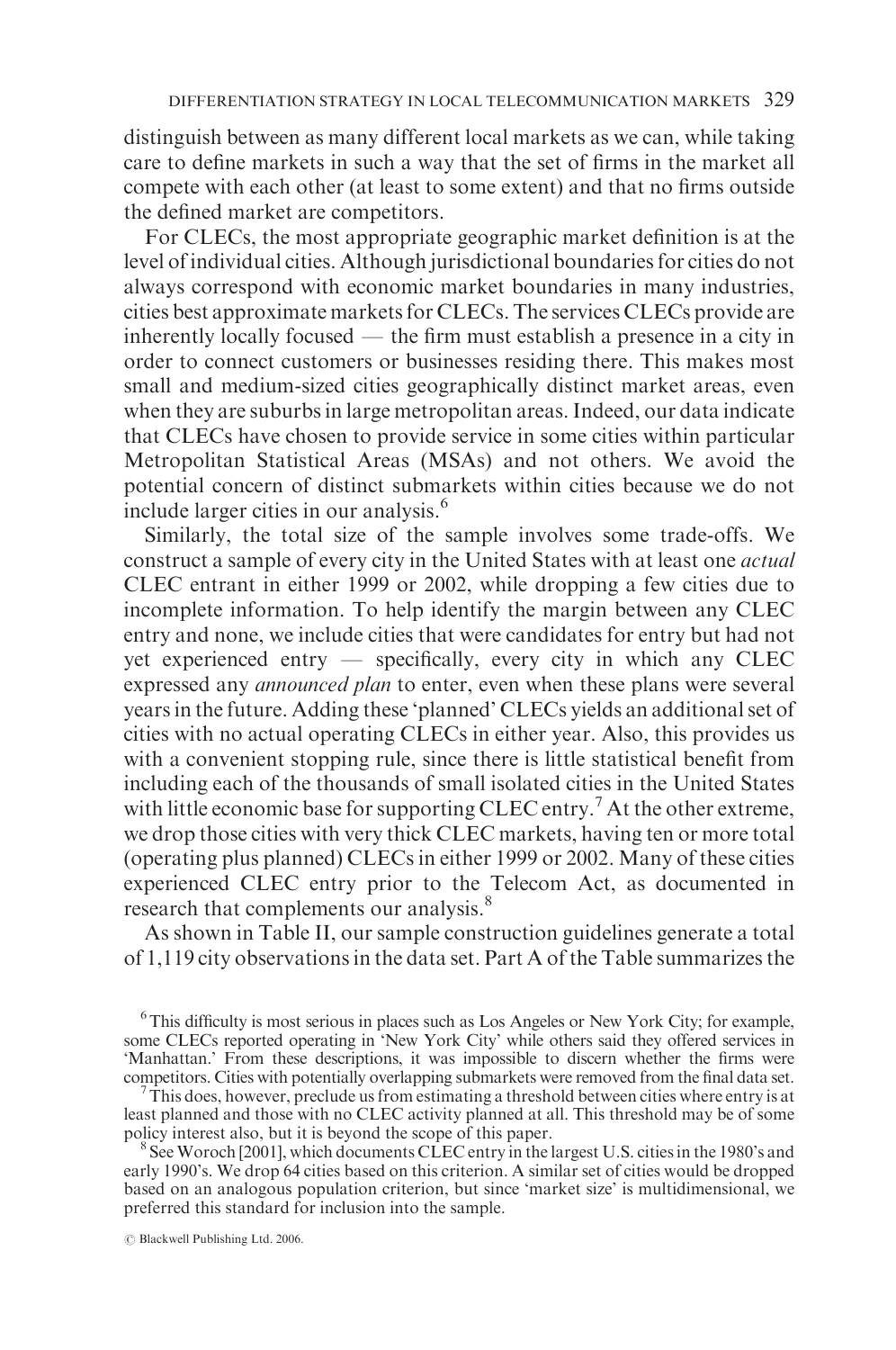|                               |                 |               |                      | <b>NARKET</b>                  |               |                      |                      |                 |
|-------------------------------|-----------------|---------------|----------------------|--------------------------------|---------------|----------------------|----------------------|-----------------|
| <b>A.1999 DATA</b><br>Planned |                 |               |                      |                                |               |                      |                      |                 |
| Operating<br>$\theta$         | $\theta$<br>467 | 237           | $\overline{c}$<br>17 | 3<br>4                         | 4             | 5<br>0               | $6+$                 | Total<br>726    |
| $\overline{c}$<br>3           | 202<br>36<br>6  | 38<br>21<br>9 | 14<br>13<br>10       | 5<br>5<br>3                    | 2<br>0        | $\Omega$<br>$\Omega$ | 2                    | 260<br>78<br>30 |
| $\overline{4}$<br>5           | 4<br>$\Omega$   | 6             | 0                    | $\overline{c}$<br>$\Omega$     | 2             | 4<br>$\Omega$        | $\Omega$<br>$\Omega$ | 17<br>4         |
| $6+$<br>Total                 | 715             | 3<br>315      | 0<br>55              | 20                             | $\theta$<br>6 | $\Omega$<br>5        | $\Omega$<br>3        | 4<br>1,119      |
|                               |                 |               |                      | <b>B. 2002 DATA</b><br>Planned |               |                      |                      |                 |
| Operating                     | 0               |               | $\overline{2}$       | 3                              | 4             | 5                    | $6+$                 | Total           |
| $\mathbf{0}$                  | 263             | 54            | $\mathbf{0}$         |                                | $\theta$      | $\Omega$             | $\theta$             | 317             |
|                               | 549             | 21            | 2                    |                                | 0             | $^{()}$              | 0                    | 572             |
| $\overline{2}$<br>3           | 102<br>30       | 14<br>12      |                      |                                | 0<br>0        | $^{()}$<br>0         | $^{(1)}$             | 117<br>44       |
| $\overline{4}$                | 14              | 10            |                      |                                | 0             | $^{()}$              |                      | 25              |
| 5                             | 11              | 5             | 3                    |                                | 0             | $^{()}$              |                      | 20              |
| $6+$                          | 13              | 10            |                      |                                | 0             | $\Omega$             | 0                    | 24              |
| Total                         | 982             | 126           | 9                    | 2                              | 0             | 0                    | 0                    | 1,119           |

**TABLE II** Histogram of Cities: Number of Operating and Planned CLECs in the Market

firm counts in 1999. The number in each box indicates the number of cities that have the corresponding number of operating and planned CLECs. Of the 726 cities with no operating CLEC, 467 also had no planned CLECs, which left 259 cities with only a planned CLEC entry. A total of 260 cities had just one firm operating, with the numbers getting smaller through six or more firms operating. In the planned category, there was one planned CLEC in 315 cities (most of these were among the 259 cities with no operating CLECs) and the number of cities with CLECs in the planned category decreases rapidly across the table.

Part B of Table II contains similar data for 2002. It is clear from these data that despite the well-publicized market declines and bankruptcies in the period between 1999 and 2002, there was substantial expansion of the geographic reach of CLEC markets. By 2002, the number of cities with no operating CLEC had reduced to 317. Of these, there were only 263 cities with also no planned firms. In addition, the number of cities that have at least one operating CLEC had increased to 802. Many of these were cities experiencing new entry between 1999 and 2002, as 572 cities had one operating CLEC in 2002 (compared to 260 cities in 1999). This pattern continues as the number of operating firms increases, as there are more cities in 2002 as we compare each entry in the last column of the two panels.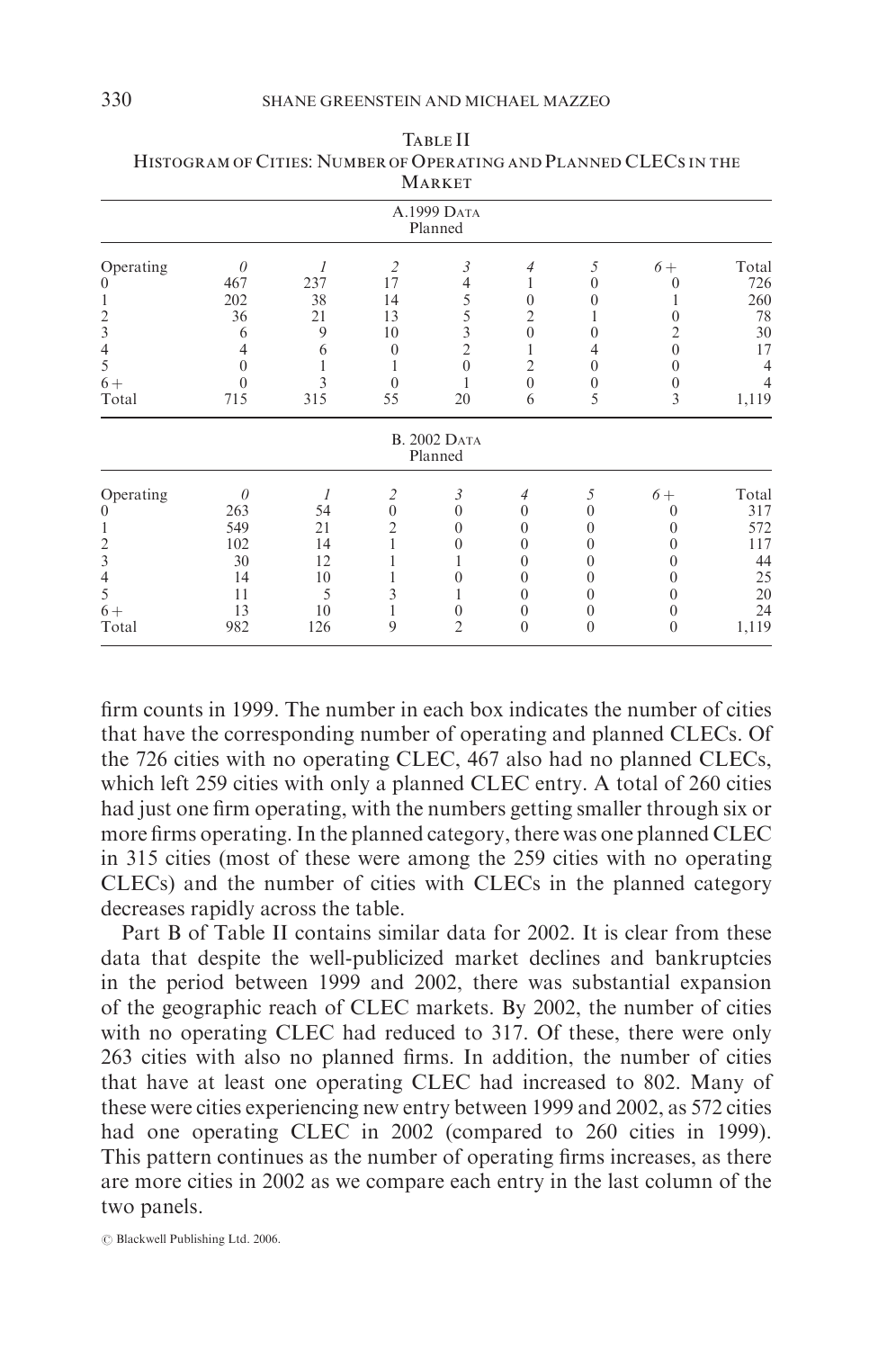|                               |               | Market Transitions by 2002           |                                      |                                      |       |  |
|-------------------------------|---------------|--------------------------------------|--------------------------------------|--------------------------------------|-------|--|
| City Markets in 1999 Data Set |               | 1999 Operating<br>$>$ 2002 Operating | 1999 Operating<br>$= 2002$ Operating | 1999 Operating<br>$<$ 2002 Operating | Total |  |
| Zero Operating                | Zero Planned  |                                      | 36                                   | 431                                  | 467   |  |
|                               | $1 +$ Planned |                                      | 173                                  | 86                                   | 259   |  |
| 1 Operating                   |               | 96                                   | 102                                  | 62                                   | 260   |  |
| 2 Operating                   |               | 27                                   | 22                                   | 29                                   | 78    |  |
| 3 Operating                   |               |                                      |                                      | 16                                   | 30    |  |
| 4 Operating                   |               | 6                                    |                                      | 10                                   | 17    |  |
| 5 Operating                   |               |                                      |                                      |                                      | 4     |  |
| $6+$ Operating                |               | ∍                                    |                                      |                                      | 4     |  |
| Total                         |               | 138                                  | 343                                  | 638                                  | 1,119 |  |

TABLE III TRANSITIONS BETWEEN 1999 DATA AND 2002 DATA

Table III contains the raw data related to the CLEC market transitions between 1999 and 2002. The rows indicate the number of operating firms as of 1999 and the columns represent the transitions. For example, for the 78 cities with two operating CLECs in 1999, 22 had exactly two operating in 2002 as well, 27 had fewer and 29 had more. There is substantial movement in both directions – particularly considering the entry into and exit from the data set. These tallies do suggest that any inference made about a single cross-section would be more convincing to the extent that it were true in both time periods. While much of our analysis will focus on each cross-section separately, we will also attempt to find explanations for the market structure transitions between 1999 and 2002.

To study differentiation among CLECs, we classify firms into discrete categories on the basis of how they vary in the geographic extent of their operations.<sup>9</sup> As was previously discussed, product characteristics associated with a CLEC's geographic footprint may attract different types of customers.<sup>10</sup> The NPRG data lists the complete set of cities into which each CLEC has entered. We classify CLECs as local/regional if the geographic range of cities in which they operate is within a few adjacent

9Our earlier draft also explored differences between firms focused exclusively on business and those serving both on business and residential customers. Our findings for the local/ national differences were stronger, so we highlight those below. We also investigated differences between those who also offer cable services and those who do not, but (in contrast to the attention it generated in the popular press) found such a strategy in less than 10 per cent of the CLECs studied. This was insufficient variation to generate any inferences.

 $10$  We investigated differences in the strategies among local firms, with some focusing mostly on urban environments and others on rural environments. A high fraction of the latter had experience in providing telephony in regions near those where they entered. We inquired whether this heterogeneity among local CLECs was correlated with entry behavior vis-à-vis national CLECs, and found no large differences (except for the practically tautological point that local rural CLECs are in small towns and not large metro areas), so we do not highlight this below.

 $\circ$  Blackwell Publishing Ltd. 2006.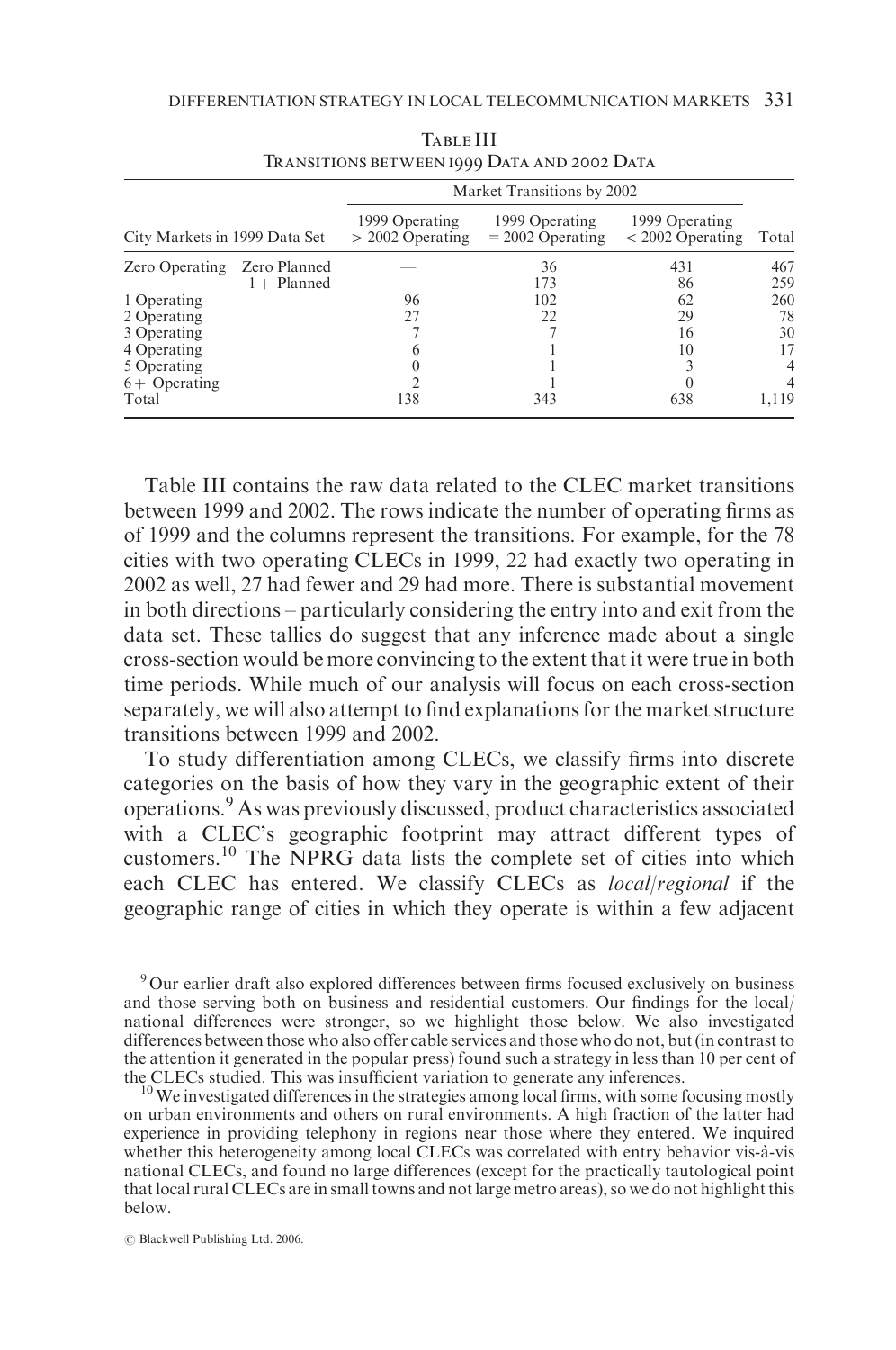|                                                                     |                               | A. 1999 DATA<br>National CLECs        |                                       |                                    |                                          |
|---------------------------------------------------------------------|-------------------------------|---------------------------------------|---------------------------------------|------------------------------------|------------------------------------------|
| Local/Regional CLECs<br>$\theta$<br>$\overline{2}$<br>$3+$<br>Total | 726<br>197<br>38<br>15<br>976 | 63<br>35<br>9<br>114                  | 9<br>25                               | $3+$<br>2<br>$\overline{c}$<br>4   | Total<br>796<br>243<br>53<br>27<br>1,119 |
|                                                                     |                               | <b>B. 2002 DATA</b><br>National CLECs |                                       |                                    |                                          |
| Local/Regional CLECs<br>$\theta$<br>$\overline{2}$<br>$3+$<br>Total | 317<br>279<br>18<br>12<br>626 | 293<br>55<br>11<br>8<br>367           | 43<br>18<br>8<br>$\overline{c}$<br>71 | $3+$<br>10<br>18<br>16<br>11<br>55 | Total<br>663<br>370<br>53<br>33<br>1,119 |

| <b>TABLE IV</b>                                      |  |
|------------------------------------------------------|--|
| NUMBER OF NATIONAL AND LOCAL/REGIONAL CLECs per City |  |

states. Those operating in cities from multiple regions of the country are labeled *national*.<sup>11</sup>

In Table IV, we present the breakdown between the national and the local/ regional CLECs across the individual markets in the data set. Here we see that the cities with fewer operating CLEC's in 1999 typically contain predominately local/regional firms — for example, among the markets with one operating firm, that firm is a local/regional CLEC in about 75% of the cases. By 2002, there is more balance, as slightly more than half of the one-CLEC cities have a national as their single firm. As the total number of CLECs per city increases the tendency for cities to be differentiated is represented by the share of the data in the interior of the table. For example, nearly half of the two-CLEC markets have one local/regional firm and one national firm in both years.<sup>12</sup> This general pattern continues in markets with

 $11$  For the 2002 data, for example, we classify two-thirds (74) of the 111 CLECs in the NPRG data as local/regional and one-third (37) as national.More than two thirds of the local/regional CLECs operate either within a single state (37) or in two or three adjacent states (13). The remainder of the CLECs classified as local/regional operate in between four and ten states; such CLECs are only classified as local/regional if the set of states in which they operate are contiguous. A few of the CLECs classified as national (7) operate in a small number of states, but in different regions of the country. The other national CLECs (30) reported widespread operations in more than ten states. The definitions for local/regional and national are similar in the 1999 data. Note that national firms are much more likely to be larger publicly traded firms whose plans may have been influenced by the crash of the stock market bubble after 1999.

 $12$  Specifically, note that two tosses of a fair coin should show one tail and one head half the time. Intuitively, our econometric model identifies additional differentiation from the raw data by isolating markets (based on their characteristics) where the entry of one CLEC type or the other is more common. Section IV (iii) provides additional details on identification and testing.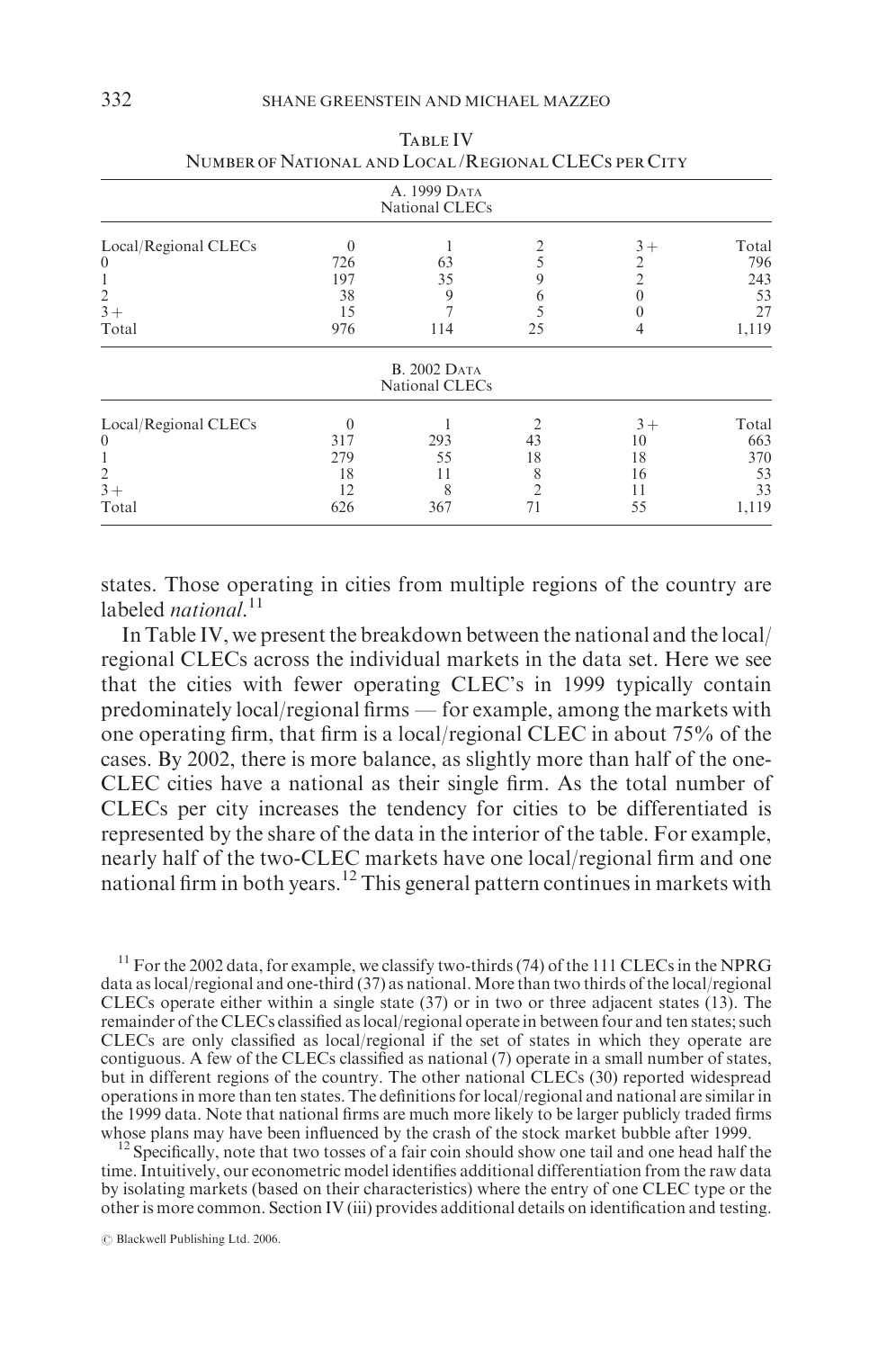three or four CLECs as well. While these data by themselves only hint at the importance of differentiation, our econometric model will allow us to tease out market-level demand and cost explanations for the observed entry patterns. In so doing, we will be able to identify how competition influences entry, distinguishing between local and national CLECs' competitive effects.

# III (ii). Economic Data about Localities

Cities will differ in their ability to generate the necessary demand to make CLEC entry attractive. To account for these differences, we collected demographic data from each city. Market size was the most important of these characteristics  $-$  here, we are interested in both the resident population and measures of business activity, since CLEC services are often particularly valuable to business customers. Population is each city's population and per capita income represents the average income of the city's residents. The variable payroll measures the annual payroll of workers employed in the city; as such it combines both the overall level of business activity and the wages earned by workers. Summary statistics for all of the explanatory variables are included in Table V. Note that we obtained data for these demographic variables from the 2000 Census. Annual data are not available at the level of individual cities, and we would not expect the yearon-year changes in these variables to be large enough to appreciably affect entry decisions.

As was previously described, we hypothesize that CLECs may be able to share costs (such as marketing, administration, and initial costs associated with interconnection) among nearby cities (even if separate facilities are built). It is possible, therefore, that a small city within a larger MSA may be less expensive for a firm to serve than a more isolated city of equal size. We include the dummy variable *city in a top-ten MSA* to represent those cities that are within the boundaries of one of the ten largest urban areas in the United States.<sup>13</sup>

We also examine differences across cities in the local regulatory environment. Abel and Clements' [2001] study provides us with a

<sup>&</sup>lt;sup>13</sup>We confirm that the dummies were plausibly related to our proposed interpretation of scope economies by noting that CLECs typically also operated in the central city of the suburbs they entered. Of the 381 CLEC observations within a top-ten MSA as of 1999, 333 of them also operated in the MSA's corresponding central city. We explored demographic variables related to density as well. Because facilities-based CLECs must make capital investments in equipment to link their customers, cities with more geographically concentrated residential neighborhoods and business centers may provide CLECs with customers that are less expensive to serve. However, the density measures that we calculated (both residential and for businesses) did not provide additional explanatory power. It may be that density differences affect where CLECs operate within cities but not entry decisions across cities.

 $\circ$  Blackwell Publishing Ltd. 2006.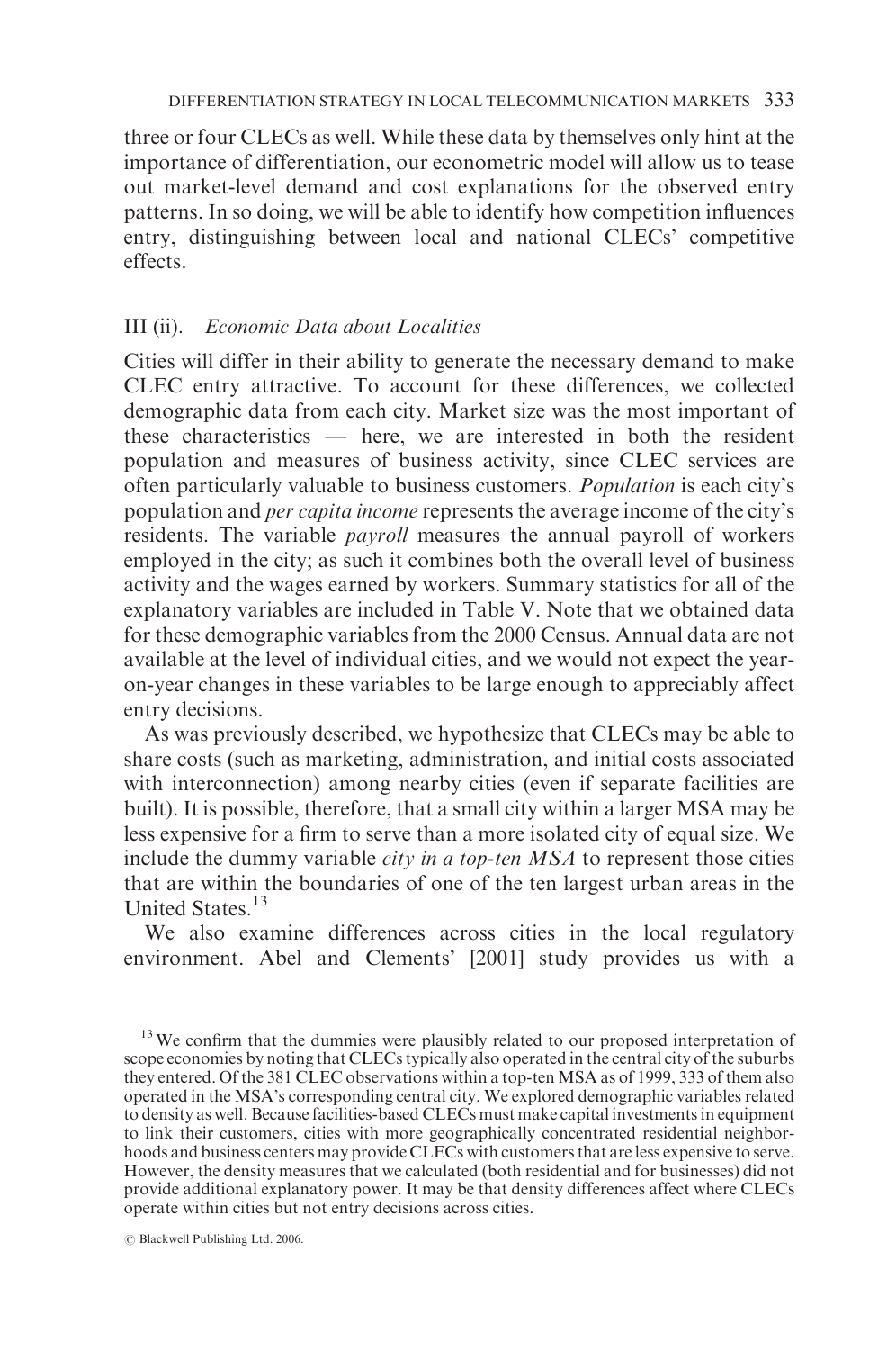| Variable                     | Mean    | <b>Standard Deviation</b> |
|------------------------------|---------|---------------------------|
| Population                   | 66.429  | 82,320                    |
| Payroll                      | 857,748 | 1,127,046                 |
| Per Capita Income            | 22,780  | 9,280                     |
| City in Top-Ten MSA          | 0.235   | 0.424                     |
| $Incumbent = RBOC$           | 0.753   | 0.431                     |
| <b>Regulatory Stringency</b> | 1.161   | 0.675                     |
| UNE-Loop Rate (Early)        | 17.44   | 8.76                      |
| UNE-Loop Rate (Late)         | 15.08   | 5.85                      |

**TABLEV** EXPLANATORY VARIABLES - SUMMARY STATISTICS

time-series of regulatory rules that states have used on ILECs under their jurisdiction.<sup>14</sup> For each state/ILEC combination, we counted the number of years (through 2000) that either a rate freeze or price cap had been imposed (these began to appear in the late 1980's). Our summary measure of *regulatory stringency* is a collapsed version of this year count  $-$  regulatory stringency equals 0 in areas where these alternatives had never been used, 1 if they had been tried for between one and four years, and 2 if a freeze or cap was in place for more than five years. We hypothesize that a higher value of regulatory stringency indicates a regulatory environment in which there is a friendlier attitude toward experimenting with competition with the ILEC. This would translate into lower costs to an entering CLEC.

Specific provisions in the Telecom Act require incumbents to provide interconnection access to CLEC competitors; however, RBOC firms that wanted to enter the market for long-distance services were precluded from doing so until regulators were satisfied that they had been sufficiently cooperative with CLECs' attempting to interconnect and provide service in their local areas. Incumbents that were not RBOC's did not have this incentive to facilitate CLEC entry. Following on the results of Mini [2001], we include an RBOC dummy variable, *incumbent* =  $RBOC$ , to control for the differing incumbent incentives  $vis-\hat{a}-vis$  CLECs across the markets.

Finally, local regulators prescribed the costs that CLECs were required to pay for access to the ILEC's infrastructure that was necessary for CLECs to provide service. Depending on the manner in which the CLECs operated, they would need different pieces of the ILEC's network; regulators responded by setting separate piece-by-piece prices for so-called Unbundled Network Elements (UNEs). In many states, regulators experimented with UNE rates over this period; as a result, this is the one explanatory variable

<sup>&</sup>lt;sup>14</sup> Regulators often have different rules for each incumbent carrier within its state. These rules apply to all the areas within that state where the particular incumbent operates. Therefore, it was necessary to match each market to both its incumbent and its state regulator to determine the status of the incumbent competitor.

C Blackwell Publishing Ltd. 2006.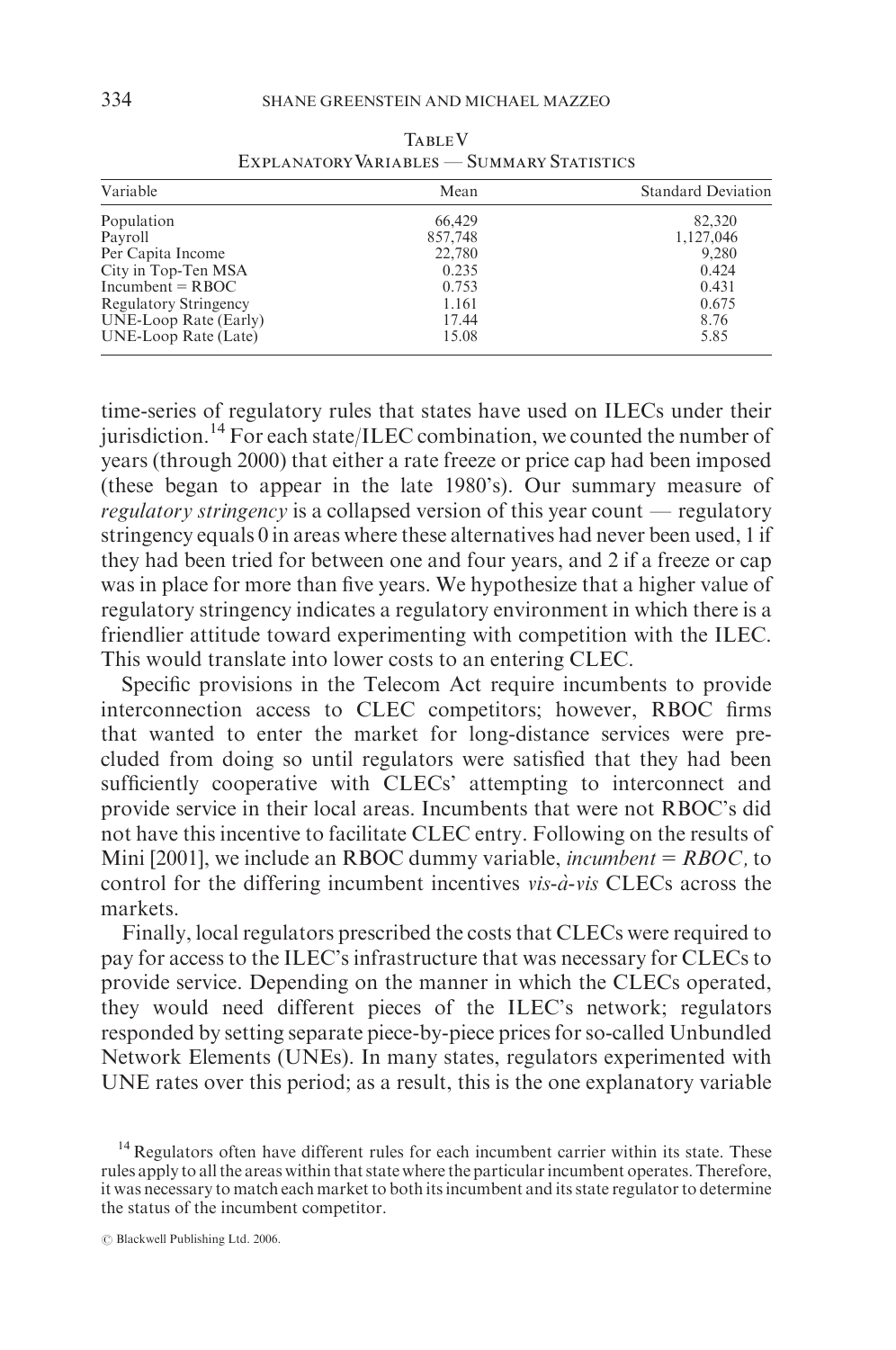for which we use different values in each year's analysis.<sup>15</sup> Specifically, we use the UNE-Loop rate, as this is the one UNE rate that is typically geographically de-averaged within states. The UNE-Loop rate is usually set lower in more densely populated areas, telling us how costs may differ for CLECs on a city-level basis.<sup>16</sup> Our choice to employ this rate differs from other studies that have looked at entry and operational differentiation (facilities-based vs. resale). $17$ 

#### IV. EMPIRICAL MODELS OF CLEC ENTRY

The empirical modeling approach we utilize fits into the series of 'multipleagent qualitative-response' frameworks introduced into industrial organization to evaluate entry strategies and market competition. Using a cross-section of markets as data, the econometrician infers the economic factors that contribute to the generation of the observed market structure. Firms' strategies can be represented by discrete decisions (e.g., enter/do not enter a particular market) that are made by evaluating the potential alternatives. Estimation is complicated by the fact that the decisions of competing firms may affect the returns to potential alternatives  $-$  for example, entry may be less attractive if other firms also have entered the market. A game-theoretic behavioral model is used to infer the factors influencing individual firm decisions from an observed market structure outcome, which is determined by the choices made by interacting agents.

### IV (i). Entry Models Assuming Homogeneity

Much of the industrial organization literature, as well as previous empirical papers on CLEC entry, have estimated straightforward limited dependent variable models of market structure. These studies typically estimate ordered probits with the number of firms as the dependent variable. The market factors that determine entry are inferred from a profit function that underlies the entry decision, such as

$$
(1) \qquad \pi_m = X_m \beta + Z_m \gamma + N_m \theta + \varepsilon_m,
$$

<sup>15</sup> A biannual survey by Gregg [2001, 2003] was used to determine the UNE rates over time. The survey's initial release was not until early 2001–this is the best proxy we can use for the 1999 data. For the 2002 sample, we use the January 2003 release. Approximately 60 per cent of the

 $16$  In Gregg's survey dated January, 2003, the variance across the fifty states in the lowest rate (\$15.77) is only slightly higher than the average difference between the lowest and highest rates (\$15.15). The UNE-Loop rate is used as a proxy for CLEC costs in other studies, including Crandall, Ingraham and Singer's [2004]. The density zones used for geographic de-averaging vary by state; data were matched to cities in the data set with help from Rosston and Wimmer

See, e.g., Wood, Zarakas and Sappington [2004] or Jamison [2004] for further discussion about different types of UNE rates in urban areas.

 $\circ$  Blackwell Publishing Ltd. 2006.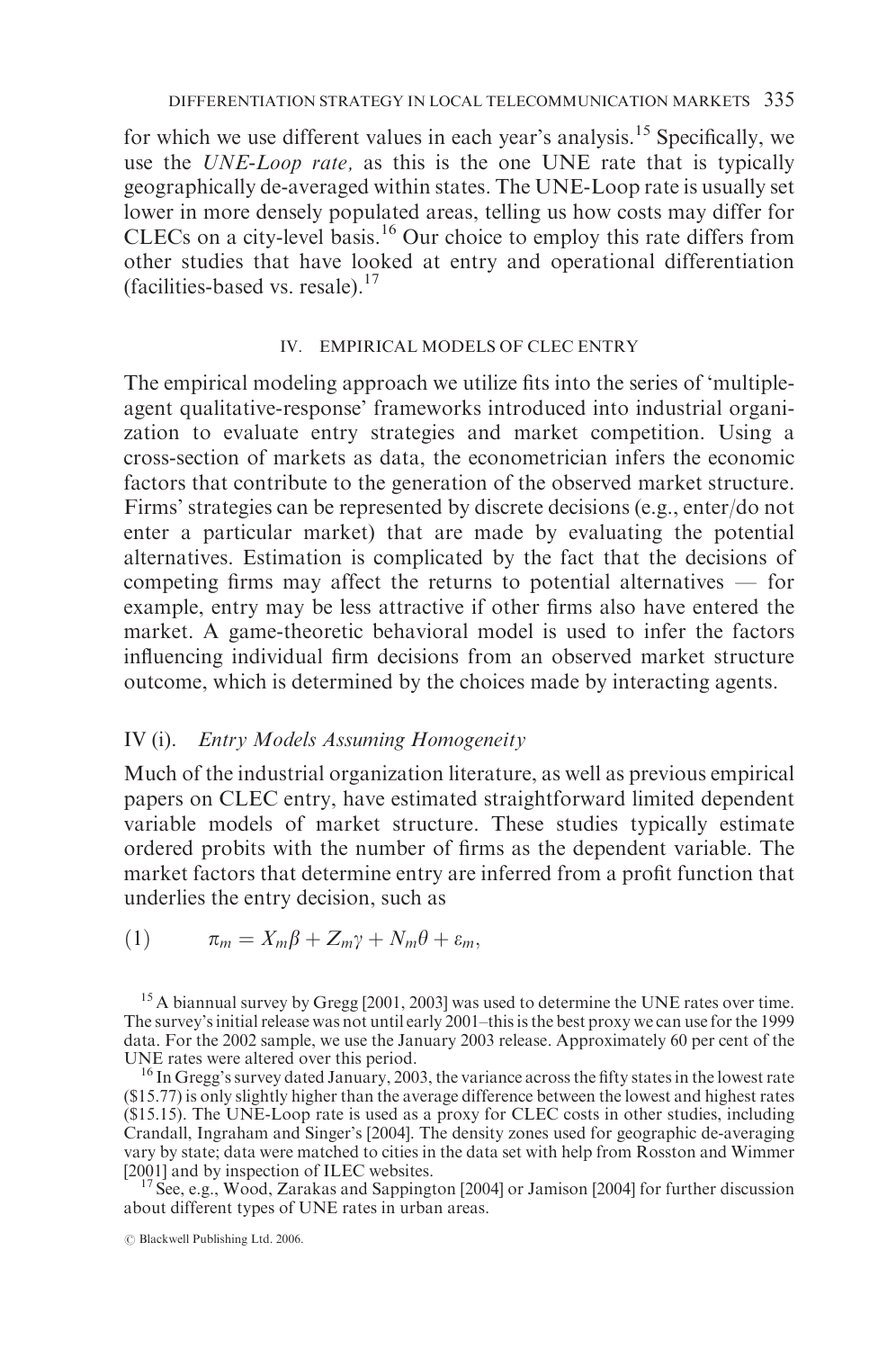where *m* denotes the geographic market in question. Markets may differ in the cross-section in X-characteristics affecting demand for the firms' products or in Z-characteristics that affect the firms' market-specific costs.  $N_m$  represents the number of firms that have entered the market;  $\theta$  indicates the extent to which additional market participants make entry less attractive. The  $\varepsilon_m$  term represents the components of firm profits that are unobserved to the econometrician. The parameters of this function can be estimated using a cross-section of market structure observations. For example, we may observe two firms operating in market  $m$ . This implies the following two inequalities in market  $m$ .

(2) 
$$
\pi_m = X_m \beta + Z_m \gamma + (2)^* \theta + \varepsilon_m > 0 \text{ and}
$$

$$
\pi_m = X_m \beta + Z_m \gamma + (3)^* \theta + \varepsilon_m < 0
$$

The parameters are determined by maximizing the likelihood that the inequalities implied by the observed market structures (assuming a distribution for the market level error term) hold. The parameter values describe the relative importance of demand, cost and competitive factors in determining counts of operating firms.

## IV (ii). Extensions to Heterogeneous Markets

This approach can be extended to analyze firms in heterogeneous markets as well. Suppose that each market could have firms of two types, label them A and B. Now, market structure is represented by an ordered pair  $(N_A, N_B)$ , which indicates the number of observed firms of each type. Correspondingly, there will be type-specific profit functions for these firms:

$$
(3) \qquad \pi_{Tm} = X_m \beta_T + Z_m \gamma_T + N_{Tm} \theta_T + N_{-Tm} \theta_{-T} + \varepsilon_{Tm},
$$

reflecting the fact that the costs, demand, and the unobservables may differ for firms of each type. Furthermore, we can allow the effects of competitors to vary on the basis of whether they offer the same or different product types.  $N_{Tm}$  indicates the number of same-type firms in the market, and  $N_{-Tm}$  is the number of firms of the other type. Therefore, the difference between the estimated  $\theta_T$  and  $\theta_{-T}$  parameters captures the extent to which product differentiation may limit the effects of additional competitors on firm entry of each type. A market observed with a structure of  $(A,B)$  implies that the following inequalities hold:

(4) 
$$
\pi_A(A, B) > 0 \quad \pi_A(A + 1, B) < 0 \quad \pi_A(A, B) > \pi_B(A - 1, B + 1)
$$

$$
\pi_B(A, B) > 0 \quad \pi_B(A, B + 1) < 0 \quad \pi_B(A, B) > \pi_A(A + 1, B - 1)
$$

To proceed in the case of CLECs, we need to make some assumptions about the nature of the entry process that ultimately generates the market structure outcomes we observe.We start by assuming that there are two possible types of CLECs that could operate in a given market  $-$  local/regional firms (L) and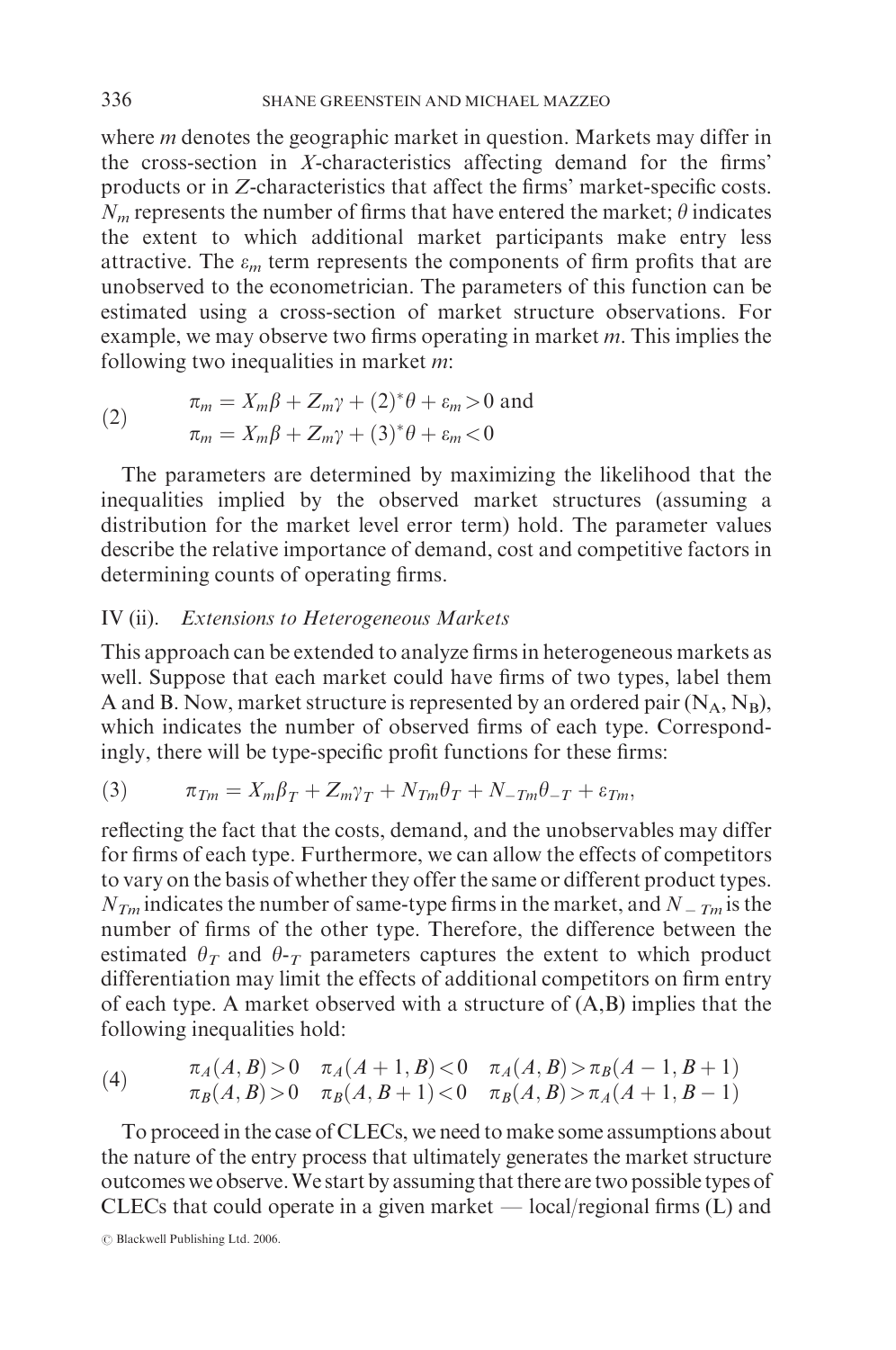national firms (N).<sup>18</sup> CLECs that do enter market *m* earn  $\pi_{Tm}(L,N)$ , where *T* is the CLEC type and the ordered pair  $(L, N)$  represents the number and product types of all the competitors that also operate in market  $m$ . We treat entry decisions as being made by each firm on a market-by-market basis, though we do permit indirect spillovers by including proximity to large cities as a factor in whether particular markets are more attractive. Beyond this, however, we cannot address the possibility of multimarket effects given this setup.<sup>19</sup>

Unfortunately, without some additional structure on the entry process, multiple equilibria corresponding to the above set of inequalities are possible. To make estimation feasible, we assume that the observed outcome is arrived at as if the potential entrants were playing a Stackelberg game,with the most profitable type firms moving first. Since firms within each type are identical, entry is determined at each stage by comparing whether the next local firm is more or less profitable than the next national firm, anticipating that potential competitors will subsequently make optimal decisions once the earlier movers have committed to their choice.<sup>20</sup> The outcome of this Stackelberg game has the attractive feature of being observationally equivalent to the outcome in a repeated simultaneous move entry/exit game, where the later entry of a higher profit type would likely precipitate the subsequent exit of a competitor that is no longer profitable as a result of the entry.<sup>21</sup> This assumes that our observations represent something resembling a long-run equilibrium; so it will be quite informative to explore the impact of this modeling choice by comparing the results in two separate time periods.<sup>22</sup>

 $18$  Of course, in this context the ILEC is always present and generates a potential competitive effect that could vary depending on its characteristics and on CLEC type. However, since ILEC presence is exogenous, we do not consider it within the context of the entry game. Instead, we can determine its competitive effect by including it among the market characteristics, as

 $^{19}$  Fortunately, our data suggest multimarket effects will not be a very serious concern in this case. While national firms must have entered into multiple cities by construction, the particular group of cities they enter is not prescribed. In particular, national firms typically only enter a subset of the cities within a given MSA, even after entering the MSA's central city. For an alternative empirical approach that can accommodate such spillovers directly (in certain contexts), see Bajari and Fox [2005].

 $^{20}$  A natural alternative is a simultaneous move game; however, it has been well established that such a game has multiple equilibria, which precludes straightforward econometric estimation (see Tamer [2003]). We proceed with the Stackelberg assumption, in part relying on the finding in Mazzeo [2002] that parameter estimates are very similar across various game

<sup>21</sup> Long-run, dynamic equilibrium models of entry and exit have been proposed, but have not yet been successfully estimated. See Pakes [2003] for a discussion of recent progress in this area.

 $^{22}$  As long as we assume that an additional market participant always decreases profits and that the decrease is larger if the market participant is of the same product type, a unique equilibrium exists under the Stackelberg assumption (Mazzeo [2002] contains proofs of existence and uniqueness). Since the equilibrium is unique, the sum of the probabilities for all market configurations always equals one. Note that the ordered pair represents the product types of competing firms (not including itself). For example, for a local CLEC in market (L,N), the relevant ordered pair is  $(L-1,N)$ ; for a national CLEC, it is  $(L, N-1)$ .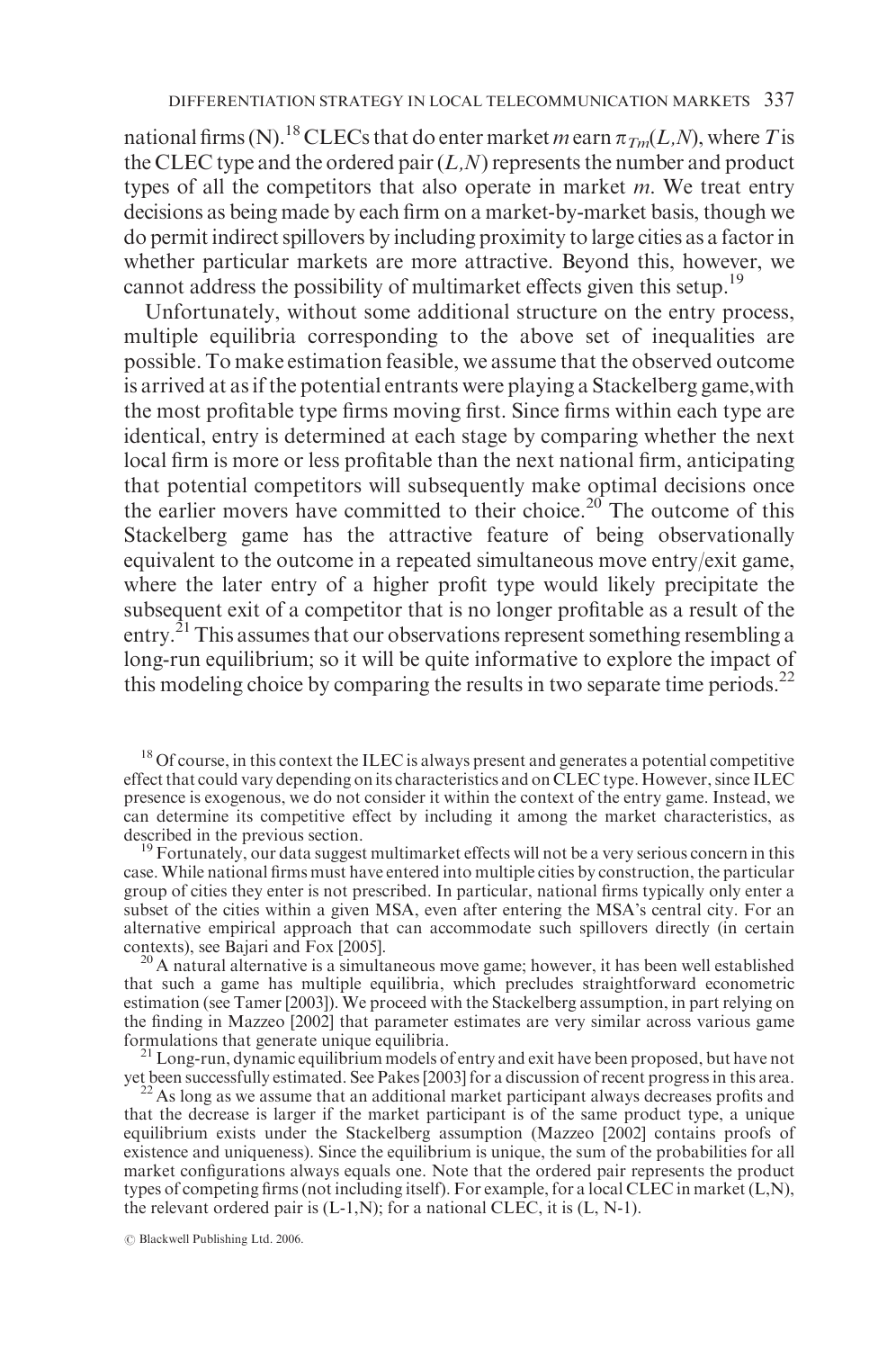Under the specification described above, the inequalities corresponding to exactly one of the possible ordered-pair market structure outcomes are satisfied for every possible realization of  $(\varepsilon_L, \varepsilon_N)$  based on the data for the market in question and values for the profit function parameters. We assume an independent, bivariate standard normal distribution for the error term, and a predicted probability for each of the possible outcomes is calculated by integrating  $f(\varepsilon_L, \varepsilon_N)$  over the region of the  $\{\varepsilon_L, \varepsilon_N\}$  space corresponding to that outcome. Maximum likelihood selects the profit function parameters that maximize the probability of the observed market configurations across the dataset. The likelihood function is:

(5) 
$$
L = \prod_{m=1}^{M} \text{Prob}\Big[ (L, N)_{m}^{O} \Big]
$$

where  $(L, N)_m^O$  is the observed configuration of firms in market  $m$  — its probability is determined by the inequalities implied by the assumptions governing entry, as well as the the parameters and the data for market m. For example, if  $(L, N)^{O} = (1, 1)$  for market m, the contribution to the likelihood function for market *m* is Prob  $[(1,1)]$ .

# IV (iii). Identification and Testing

This approach is best suited for analysis of small and medium-sized cities, because where there are many firms, the marginal effect of additional competitors is likely to be very small. Consequently, we focus on measuring the key differences between cities that may become substantially more competitive with additional entry  $\rightharpoonup$  places such as Duluth, Little Rock, and Fresno. We believe that for policy purposes, these markets are quite interesting. Moreover, the costs of dropping a few larger cities from our data set are small. As discussed in Section III, other studies (such as Woroch [2001]) have found that the largest cities will be very competitive no matter what the regulations for CLECs are.

Identification of the parameters representing competitive effects comes from comparing otherwise similar markets with different structures or, conversely, different markets with otherwise similar structures. The estimated  $\beta$  and y-parameters help to make markets more 'similar,' as they account for exogenous characteristics that make entry of CLECs (and of particular CLEC types) more attractive. Controlling for market characteristics allows us to identify the  $\theta$ -parameters describing competition and make inferences beyond what one could infer from comparisons with random assignment in the raw data from Table IV. In turn, the differentiated competition parameters are identified by comparing market characteristics and observed differentiation patterns in markets with the same number of firms.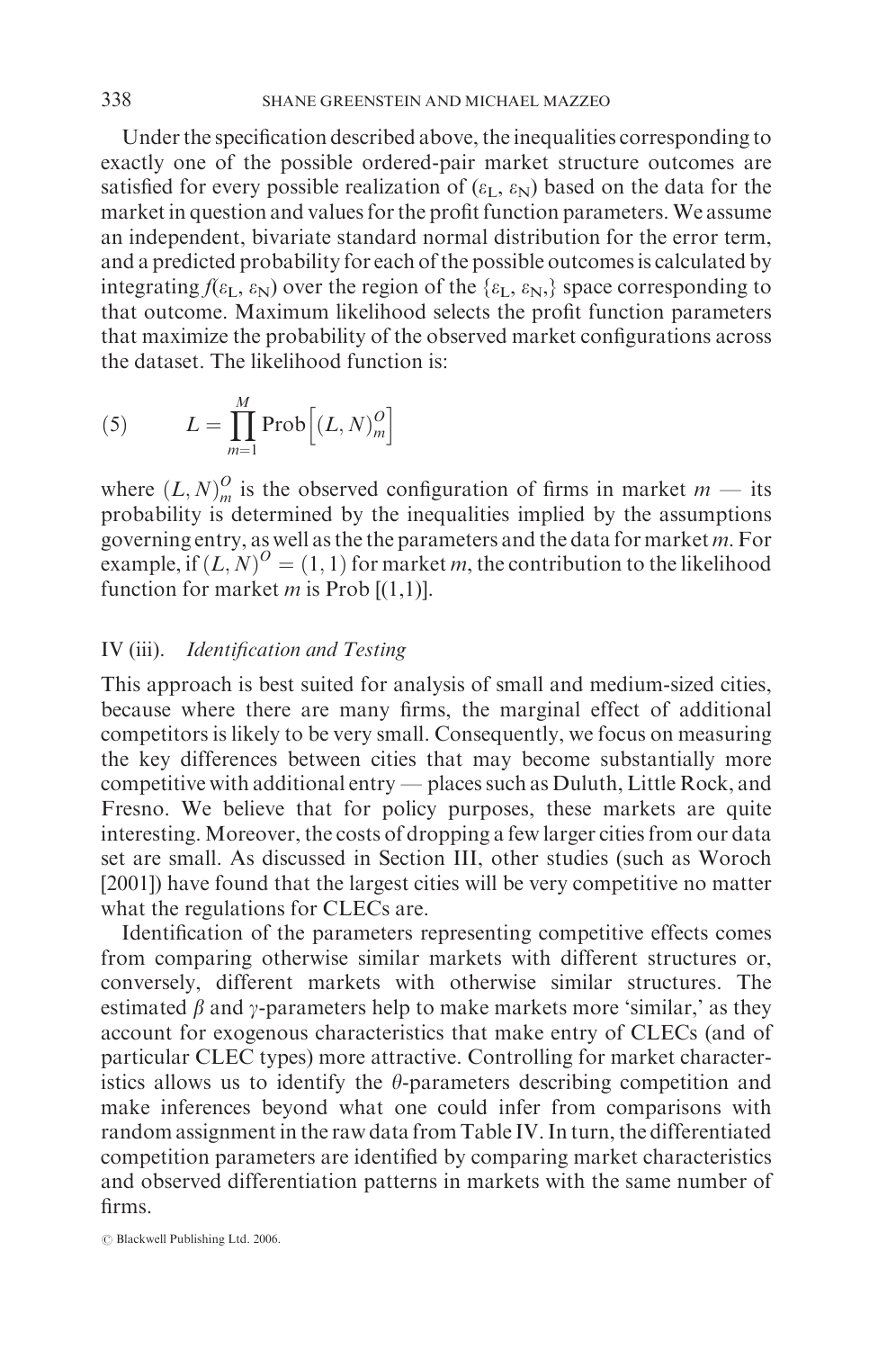Finally, it is appropriate to think of our classification as a maintained assumption. Our null hypothesis is that firms enter without regard to the product type of their competitors; if we fail to reject the null hypothesis, we do so either because firms do not differentiate from their within-market competitors or because we have inappropriately classified the dimensions on which they differentiate. If we reject the null hypothesis, then we accept the alternative hypothesis that CLECs enter cities in such a way as to differentiate along the dimensions we classify.<sup>23</sup>

#### V. EMPIRICAL RESULTS

To provide a comparison with earlier work, we begin our empirical analysis by estimating ordered probits whose dependent variables are the numbers of operating CLECs. This is important because, in addition to incorporating differentiation into our analysis, we utilize a different dataset. While prior CLEC entry studies used FCC data and defined LATAs as the unit of observation, we examine city-level markets using data from NPRG (each LATA may contain several individual city markets, as defined in our dataset). We would hope that a similar empirical analysis would yield qualitatively similar results, with additional insight about the precise relationship between local economic factors and entry levels. These estimates also provide a useful benchmark against our later estimates that account for differentiation and allow us to explore the effect of differentiation on market evolution<sup>24</sup>

## V (i). Benchmark Results: Homogeneous Products

In Table VI, we present the results from two ordered probit estimations one each for 1999 and 2002. The dependent variable is a count of the number of CLECs doing business in the city for each year. Recall that we pool the data from the two years to constitute the sample, so that cities with zero entrants in 1999 include both the cities that have at least one planned entrant in 1999 as well as those cities that do not have an actual or planned entrant until 2002.

Starting with the 1999 results, we see that population and the business variable, payroll, are positively correlated with CLEC entry, but the

<sup>&</sup>lt;sup>23</sup> Consistent with our earlier remarks about the potential presence of multiple axes of differentiation, to the extent that we reject the homogenous-competitor hypothesis here, we are likely to have a conservative estimate of the total market differentiation when ILECs are considered as well.

<sup>&</sup>lt;sup>24</sup> While the ordered probit estimated below assumes homogeneity in terms of competitive effects, the econometric model described in the previous section does not reduce to an ordered probit if the same and cross-type competitive effects are constrained to be equal (since the effect of the control variables and unobservables vary by type). As such, these results are useful primarily for benchmarking purposes.

 $\circ$  Blackwell Publishing Ltd. 2006.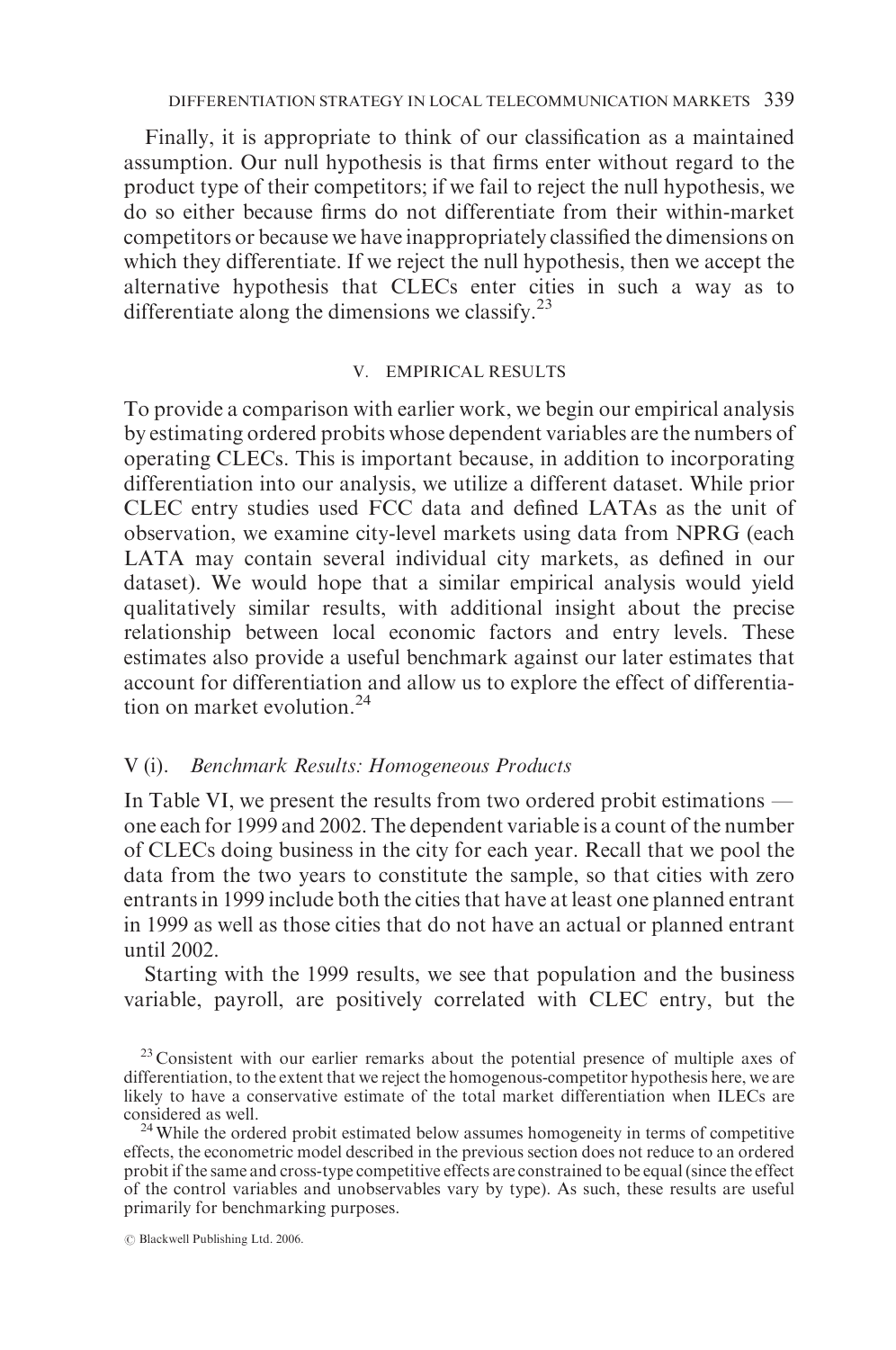|                              | A. 1999 DATA |                            |         | <b>B.</b> 2002 DATA |                            |         |
|------------------------------|--------------|----------------------------|---------|---------------------|----------------------------|---------|
|                              |              | Coefficient Standard Error | Z       |                     | Coefficient Standard Error | Z       |
| Population                   | $2.72e-6$    | $6.51e-7$                  | 4.18    | $2.83e-6$           | $6.29e-7$                  | 4.50    |
| Payroll                      | $4.05e-7$    | $5.01e-8$                  | 8.08    | 3.65e-7             | $4.81e-8$                  | 7.60    |
| Per Capita Income            | $-1.11e-5$   | $4.91e-6$                  | $-2.26$ | $2.61e-6$           | $4.05e-6$                  | 0.64    |
| City in Top-Ten MSA          | 0.283        | 0.095                      | 2.97    | $-0.250$            | 0.089                      | $-2.82$ |
| $Incumbent = RBOC$           | $-0.050$     | 0.092                      | $-0.55$ | 0.330               | 0.083                      | 3.97    |
| <b>Regulatory Stringency</b> | 0.130        | 0.060                      | 2.17    | 0.889               | 0.053                      | 1.68    |
| <b>UNE-Loop Rate</b>         | $-0.025$     | 0.007                      | $-3.78$ | $-0.017$            | 0.007                      | $-2.32$ |
| Number of Observations       |              | 1.119                      |         |                     | 1.119                      |         |
| Psuedo- $R^2$                |              | 0.1713                     |         |                     | 0.1229                     |         |

**TABLEVI** Ordered Probits of CLEC Firm Counts

Note: The dependent variable comes from the last column in each panel of Table III. All of the explanatory variables are the same value in both estimations, except for the UNE-Loop rate.

residential variable, per capita income is not. These results are certainly consistent with the idea that initially CLECs were demanded more by business customers; in fact, CLECs may be an inferior good as far as local residential communications is concerned. We also find some evidence for geographic scope economies, as the dummy variable (city in a top-ten MSA) is positive and significant: in 1999, for an otherwise similar city, more CLEC entry occurred if the city was a suburb of a major city than if it were in an outlying location. The remaining parameter estimates relate to the regulatory variables. Contrary to expectations, additional CLEC entry was not more likely in areas where the incumbent firms were RBOCs – despite the potential benefit associated with facilitating competition in their service territories. The other regulatory variables did predict entry as expected, with more firms entering in cities where regulators had experimented with nontraditional forms of regulation for a longer period of time. In addition, the effects of the costs of interconnection were significant, as more CLECs were present in 1999 in cities where the UNE-Loop rate was lower. This result suggests the role that policy makers can play in inducing CLEC entry  $\overline{\phantom{C}}$  a ten percent reduction in the UNE-Loop rate (from the mean) reduced the population needed to support an additional CLEC by nearly  $16,000.<sup>25</sup>$ 

The results for the 2002 ordered probit indicate that the effect of most of the explanatory variables are the same as in 1999, with more CLECs entering cities with higher populations, with more business activity and in states with more friendly regulators and lower interconnection costs. The effect of per capita income is not statistically different from zero in 2002. There are two major differences in the analyses, however, both of which are striking. First, CLECs appear to have changed their strategy regarding entering in suburbs

 $25$  Using the data from Table V along with the estimates from Table VI, we compute:  $(0.025)^*(1.74)/(2.72e-6) = 15,993.$ 

 $\odot$  Blackwell Publishing Ltd. 2006.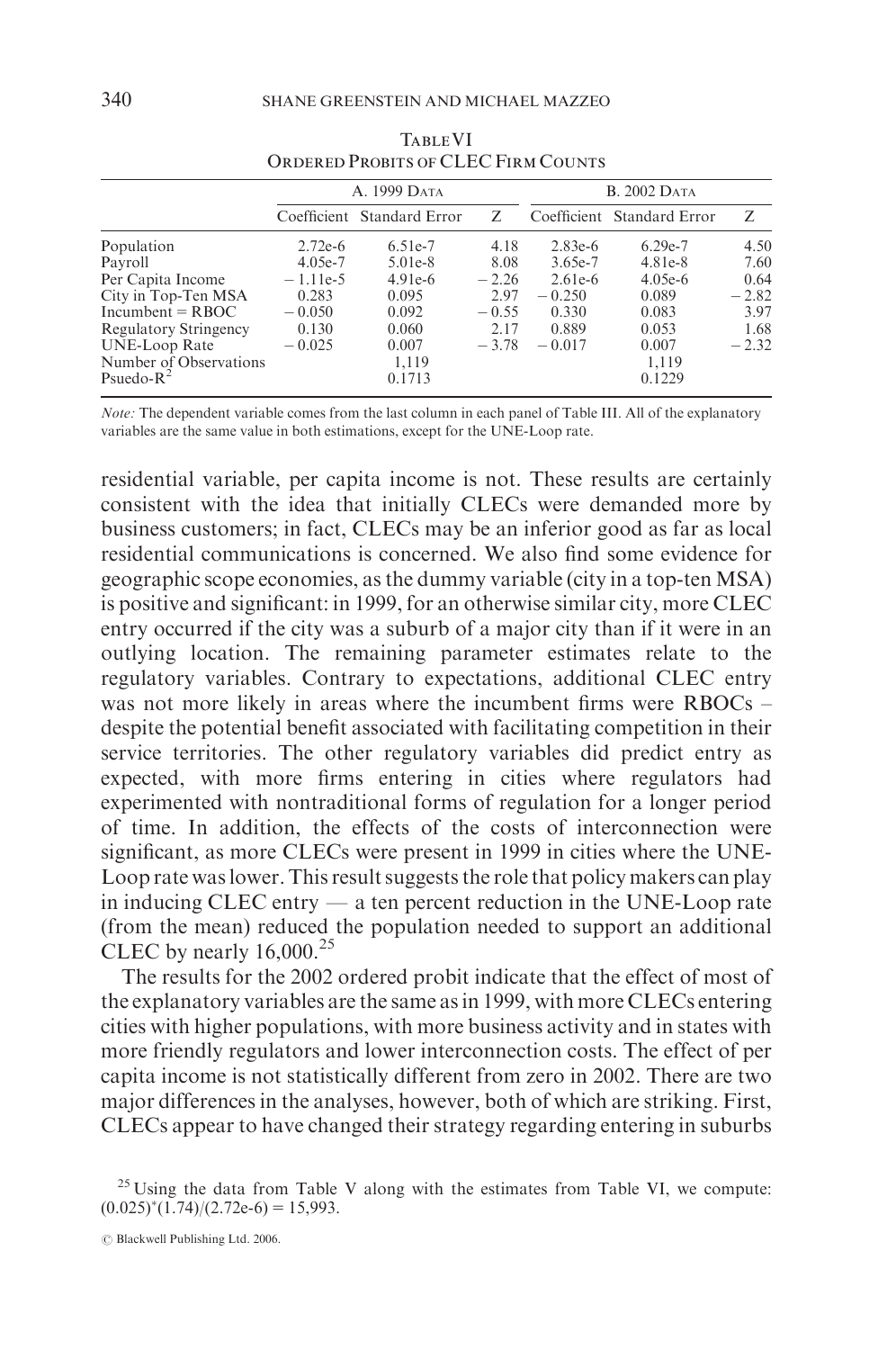of metropolitan areas, as the effect of the MSA dummy is now negative. Thus, CLEC entry occurs in cities in an outlying location just as often, if not more often, than in cities in a top-ten MSA. Additionally, entry had by 2002 responded as legislators had hoped with respect to the incentives for RBOCs to facilitate competitive entry. The positive and significant sign on the RBOC dummy indicates more CLEC activity in an otherwise similar city whose incumbent is an RBOC.

# V (ii). Product Heterogeneity Estimates

In the heterogeneous products analysis, we allow for up to three firms of each product type in the market  $-$  therefore, the endogenous market structure variable can take on one of sixteen possible values. The information in Table IV captures the variation in the dependent variable across all the markets in the data set.<sup>26</sup> For each firm type and market configuration, a set of dummy variables is defined, and the corresponding  $\theta$ -parameters represent the incremental effects of additional competitors on the profits of firms in the market:

 $\theta_{LL}$  = effect of first local/regional competitor on local/regional CLECs,  $\theta_{LL2}$  = effect of second local/regional competitor on local/regional CLECs,

 $\theta_{LNI}$  = effect of first national competitor on local/regional CLECs,  $\theta_{LN2}$  = effect of second national competitor on local/regional CLECs,  $\theta_{LN3}$  = effect of third national competitors on local/regional CLECs,  $\theta_{NNI}$  = effect of first national competitor on national CLECs,  $\theta_{NN2}$  = effect of second national competitor on national CLECs,  $\theta_{NLI}$  = effect of first local/regional competitors on national CLECs,  $\theta_{NL2}$  = effect of second local/regional competitors on national CLECs, and

 $\theta_{NL3}$  = effect of third local/regional competitors on national CLECs

The estimated parameters can be used to evaluate the null hypothesis of homogeneous competition. A strict test of that property is  $|\theta_{LL1}|$  $= |\theta_{LN1}|$  and  $|\theta_{NN1}| = |\theta_{NL1}|$ . We can reject the null in favor of a model of differentiated competition if we find  $|\theta_{LL1}| > |\theta_{LN1}|$  and  $|\theta_{NN1}| > |\theta_{NL1}|$ . Notice that in the absence of within-type heterogeneity, we would expect to find  $|\theta_{LL1}| > |\theta_{LL2}|$  and  $|\theta_{NN1}| > |\theta_{NN2}|$ , etc.

As in the probit estimations, the appropriate X-variables to include are either correlated with CLEC demand or entry costs in each market. The

<sup>&</sup>lt;sup>26</sup> For example, there are eleven markets whose dependent variable is  $(2,1)$  in the 2002 data - two local operating CLECs and one national operating CLEC (Part B, Table IV). Cities with more than three firms in either category are treated as if they have exactly three in that category.

 $\circ$  Blackwell Publishing Ltd. 2006.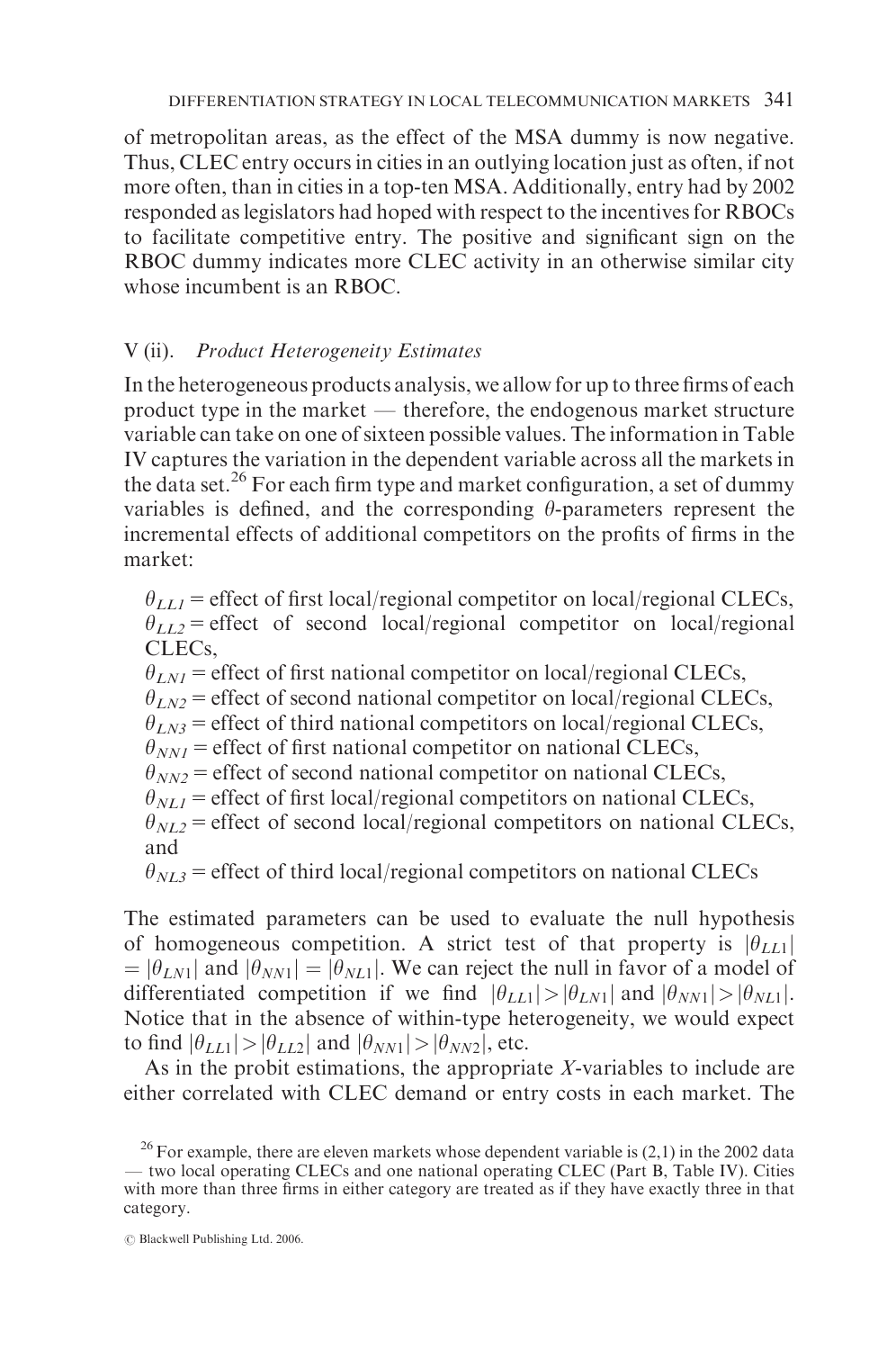specification also allows the effects associated with the X-variables to vary by product type. To ease estimation, the data for the X-variables are transformed to the log of the actual value for that market divided by the sample mean of that X-variable across all the markets in the data set. Consequently, a value of  $X$  equal to the sample mean becomes zero, a value above the mean becomes positive and a value below the mean becomes negative.<sup>27</sup> This also eases interpretation because it puts all variables on the same scale and allows for a quick comparison of the economic importance of competing variables. For example, we can say that differentiation is 'economically important' if its effect on entry is as large as the effect of variance in other exogenous variables, such as city population and payroll, which are known to shape the number of overall entrants.

We present the results from the heterogeneous products analysis below and in Table VII. The estimated parameters indicate the impact on entry of each type of CLEC depending on market conditions and the competitors they face. For example, the constants indicate the baseline attractiveness of entry for each type. Each of the constants is below zero in Part A of Table VII (because so many of the markets have no entrants as of 1999), but the relative value of the constants indicates that, all else being equal, a local/regional CLEC would be more likely to enter before a national CLEC, since  $C_L = -0.4250 > C_N = -0.7525^{28}$  These estimates reflect the entry data from Part A, Table IV, where entry is weighted toward the local/regional firms. Since population and payroll have positive coefficients, larger values of these variables will offset the negative constants and predict entry. The relative size of these coefficients will affect the predicted product-type configurations.

For example, consider the population variable  $-$  the parameter estimate for both product types is positive, which indicates that larger cities attract more CLECs of either type. However, the estimated parameter is higher for the national CLECs than for the local/regional CLECs. This indicates that as the population in a city increases, the relative attractiveness of entry for national CLECs increases as well. To illustrate how this can change market structure, suppose that in market  $m$ , the population is 3.5 times the sample mean. In addition, suppose that city in a top-ten MSA, RBOC and regulatory stringency are all set to zero, and the other X-variables are at their sample means. With no competitors, operating a national CLEC is

 $27$ The transformation is done solely to facilitate estimation of the model. The estimation routine converges more easily if the ranges of the independent variables are similar to each other. <sup>28</sup> All the figures presented in this section represent predicted values. The comparisons

between product types assume that values of the unobservables for both types are at their mean - zero. Directly evaluating the probability that one type's entry is more likely than the other's requires the standard errors of the parameters, as well as an assumption about the variance of the errors for each type.

C Blackwell Publishing Ltd. 2006.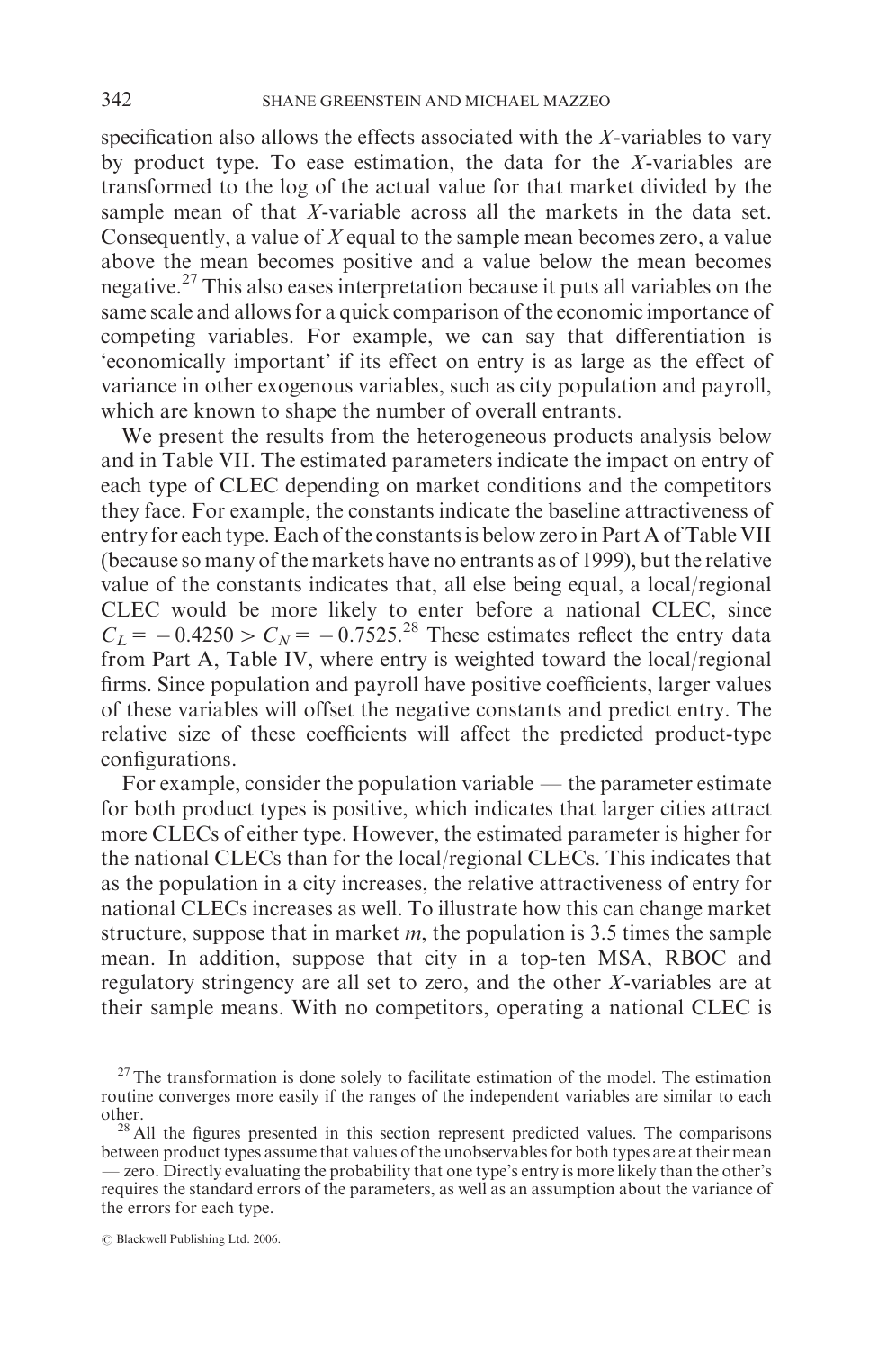now feasible and more attractive  $[\pi_N = -0.7525 + (1.25)^*(0.6312) = 0.036]$ than operating a local/regional CLEC  $[\pi_L = -0.4250 + (1.25)^*(0.2571)]$  $= -0.103$ ]<sup>29</sup> As the value of each explanatory variable changes, entry becomes more or less attractive depending on the sign of the coefficient; and the more attractive product type will depend on the relative value of the coefficients. While the effects of the explanatory variables are relatively similar across types in 1999, it is interesting to note the strikingly different responsiveness of the two types to the interconnection rates in 1999.

The key result in Table VII comes from the estimated competitive effects on CLEC type, as captured by the  $\theta$ -parameters. The estimates indicate that the effects of competitors come predominately from same-type CLECs. We observe that the presence of the first similar competitor makes entry unattractive ( $\theta_{LL1}$  = -1.02;  $\theta_{NN1}$  = -0.98) as compared to the presence of the first competitor of the other product type  $(\theta_{LNI})$  and  $\theta_{NLI}$ , which are estimated to be very close to zero. In addition, the second same-type competitor has a comparatively smaller effect than the first for both the local/regional ( $\theta_{LLL}$  = -1.0155 <  $\theta_{LL2}$  = -0.6606) and national ( $\theta_{NN1}$  =  $-0.9810 < \theta_{NN2} = -0.8007$  CLECs. Lower margins typically result from lower market concentration; however, differentiating on the basis of geographic footprint appears to insulate CLECs from the effects of additional competitors. In fact, comparing the values of the  $\theta$  and  $\beta$ parameters gives an idea of the market size trade-offs associated with product differentiation. A considerably larger market  $-$  more than a standard deviation above the mean of the two main market size variables, population and payroll  $\overline{\phantom{a}}$  is needed to offset the effect of the first additional same-type competitor on a national CLEC's returns, for example.<sup>30</sup>

To assess the robustness of these findings to the recent industry upheaval, we performed the same analysis on the 2002 data, with the parameter estimates in Part B of Table VII. Notice first that the value of the constants is larger (since fewer cities have zero firms by 2002) and that their relative value is now skewed toward the national CLECs (mirroring Part B, Table IV). Most important, the patterns of the  $\theta$  parameters have remained quite similar. Namely, the effect of the first same-type firms is roughly double that of the second same-type firm, while the effects of different-type competitors are relatively negligible in all but one case. The estimated  $\theta_{LN}$  coefficient for  $2002$  is equal to  $-0.4244$ , still substantially below the corresponding same-

 $29$  With population 3.5 times the sample mean, the parameter estimate for income is multiplied by  $\ln(3.5) = (1.25)$  to compute the prediction. Given the population data from Table V, a value of population 3.5 times the sample mean corresponds to two standard deviations above the mean. The transformed value of an  $X$ -variable at its sample mean is zero; therefore, the other variables do not contribute to the prediction.

<sup>&</sup>lt;sup>30</sup> Using the data from Table V and VII, the absolute value of the relevant  $\theta$  coefficient (0.981) and the sum of the two  $\beta$  coefficients times X-values of 1.6 standard deviations above the mean for population and payroll:  $|(1.093)^*(0.6312) + (1.132)^*(0.2603)| = (0.985)$  are roughly equal.

 $\circ$  Blackwell Publishing Ltd. 2006.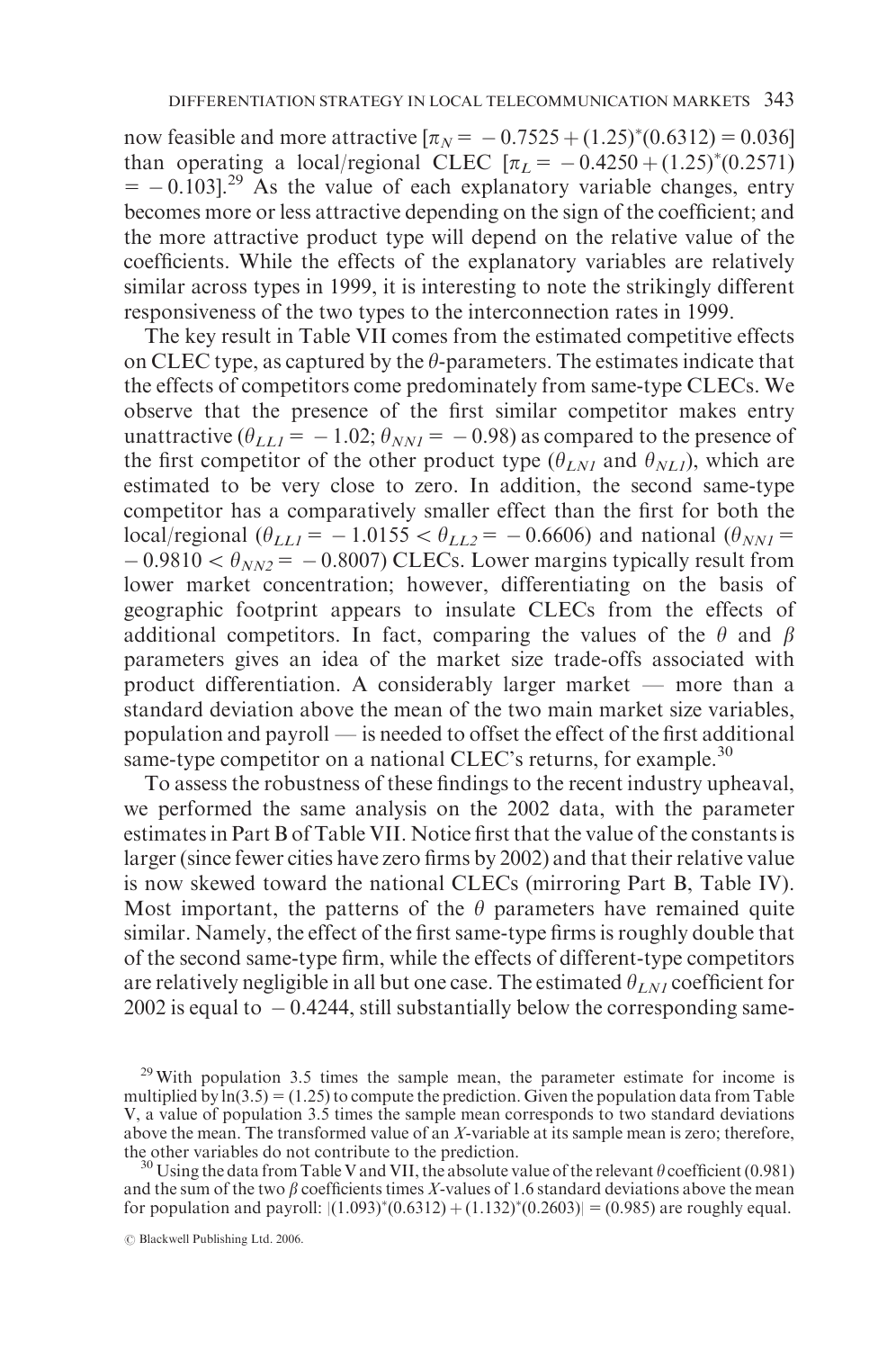|                                            |                                  | A. 1999 Data |                   | <b>B.</b> 2002 Data |                   |
|--------------------------------------------|----------------------------------|--------------|-------------------|---------------------|-------------------|
| Parameter                                  |                                  | Coefficient  | Standard<br>Error | Coefficient         | Standard<br>Error |
| Effect on Local/Regional CLECs<br>Constant | $C_{L}$                          | $-0.4250$    | 0.1170            | 0.1165              | 0.1140            |
| Local/Regional Competitor $\#1$            | $\theta_{\rm LL1}$               | $-1.0155$    | 0.0590            | $-1.1903$           | 0.0567            |
| Local/Regional Competitor $#2$             | $\theta_{\rm LL2}$               | $-0.6606$    | 0.0733            | $-0.4834$           | 0.0585            |
| National Competitor #1                     | $\theta_{\rm LM1}$               | $-1.11e-5$   | 0.0006            | $-0.4244$           | 0.0745            |
| National Competitor #2                     | $\theta_{LN2}$                   | $-7.56e-6$   | 0.0004            | $-7.06e-6$          | 0.0003            |
| National Competitor #3                     | $\theta_{\rm LN3}$               | $-1.10e-5$   | 0.0010            | $-5.85e-6$          | 0.0003            |
| Population                                 | $\beta_{\rm L-POP}$              | 0.2571       | 0.0431            | 0.3026              | 0.0604            |
| Payroll                                    | $\beta_{\mathrm{L-PAY}}$         | 0.1071       | 0.0320            | $-0.0113$           | 0.0439            |
| Per Capita Income                          | $\beta_{\text{L}-\text{INC}}$    | $-0.2589$    | 0.1627            | $-0.0382$           | 0.1594            |
| City in a Top-Ten MSA                      | $\beta_{\text{L}-\text{MSA}}$    | 0.0560       | 0.1006            | $-0.4954$           | 0.1021            |
| $Incumbent = RBOC$                         | $\beta_{\text{L}-\text{RBOC}}$   | $-0.1153$    | 0.0973            | 0.0361              | 0.0870            |
| <b>Regulatory Stringency</b>               | $\beta_{\text{L}-\text{REGEXP}}$ | 0.1010       | 0.0622            | 0.1409              | 0.0563            |
| <b>UNE-Loop Rate</b>                       |                                  | $-0.6436$    | 0.1273            | 0.2396              | 0.1078            |
| <b>Effect on National CLECs</b>            | $\beta_{\rm L-LOOPRATE}$         |              |                   |                     |                   |
| Constant                                   | $C_{\rm N}$                      | $-0.7525$    | 0.1477            | 0.2563              | 0.1154            |
| National Competitor #1                     | $\theta_{\rm NN1}$               | $-0.9810$    | 0.0852            | $-1.3600$           | 0.0636            |
| National Competitor #2                     | $\theta_{NN2}$                   | $-0.8007$    | 0.1290            | $-0.5024$           | 0.0567            |
| Local/Regional Competitor #1               | $\theta_{\rm NL1}$               | $-2.53e-5$   | 0.0012            | $-5.59e-5$          | 0.0018            |
| Local/Regional Competitor $#2$             | $\theta_{\rm NL2}$               | $-3.48e-5$   | 0.0024            | $-9.29e-6$          | 0.0004            |
| Local/Regional Competitor $\#3$            | $\theta_{\rm NL3}$               | $-9.59e-6$   | 0.0010            | $-6.52e-5$          | 0.0005            |
| Population                                 | $\beta_{\text{N}-\text{POP}}$    | 0.6312       | 0.0648            | 0.3479              | 0.0638            |
| Payroll                                    | $\beta_{N-PAY}$                  | 0.2603       | 0.0482            | 0.2058              | 0.0526            |
| Per Capita Income                          | $\beta_{\rm N-INC}$              | $-0.2436$    | 0.2108            | 0.1324              | 0.1603            |
| City in a Top-Ten MSA                      | $\beta_{\rm N-MSA}$              | 0.4880       | 0.1294            | 0.0218              | 0.0952            |
| $Incumbent = RBOC$                         | $\beta_{\text{N}-\text{RBOC}}$   | $-0.2029$    | 0.1282            | 0.2511              | 0.0964            |
| Regulatory Stringency                      | $\beta_{\text{N}-\text{REGEXP}}$ | $-0.0803$    | 0.0845            | $-0.1167$           | 0.0604            |
| <b>UNE-Loop Rate</b>                       | $\beta_{\rm N-LOOPRATE}$         | 0.3077       | 0.1602            | $-0.4598$           | 0.1147            |

**TABLEVII** Heterogeneous Products Model

type effect  $(\theta_{LL1} = -1.1903)$ , but indicative of a greater tendency for national competitors to affect local CLECs in the most recent period. Nonetheless, the results for 1999 and 2002 strongly suggest that entry was more attractive for differentiated CLECs than for CLECs whose offerings were homogeneous, all else equal.

Finally, it is interesting to note how the various market-level explanatory variables have changed between the 1999 and 2002 estimates. As was suggested by the ordered probit results, the estimates for population, payroll, and income were relatively stable. The reduction in the effect of city in a top-ten MSA was similar across the two types. Interestingly, the regulatory variables appear to have a relatively greater impact on the national CLECs in 2002 than in 1999. This result appears both in the RBOC dummy variable – where the positive sign only appears for 2002 national firms – and for the UNE-Loop rate. Whereas in 1999 low rates tended to attract local/regional CLECs, by 2002 only the national CLECs see a negative and significant effect on this proxy for costs paid to ILECs. This has potentially interesting policy implications for regulators who may want to attract particular types of firms or encourage more entry in general.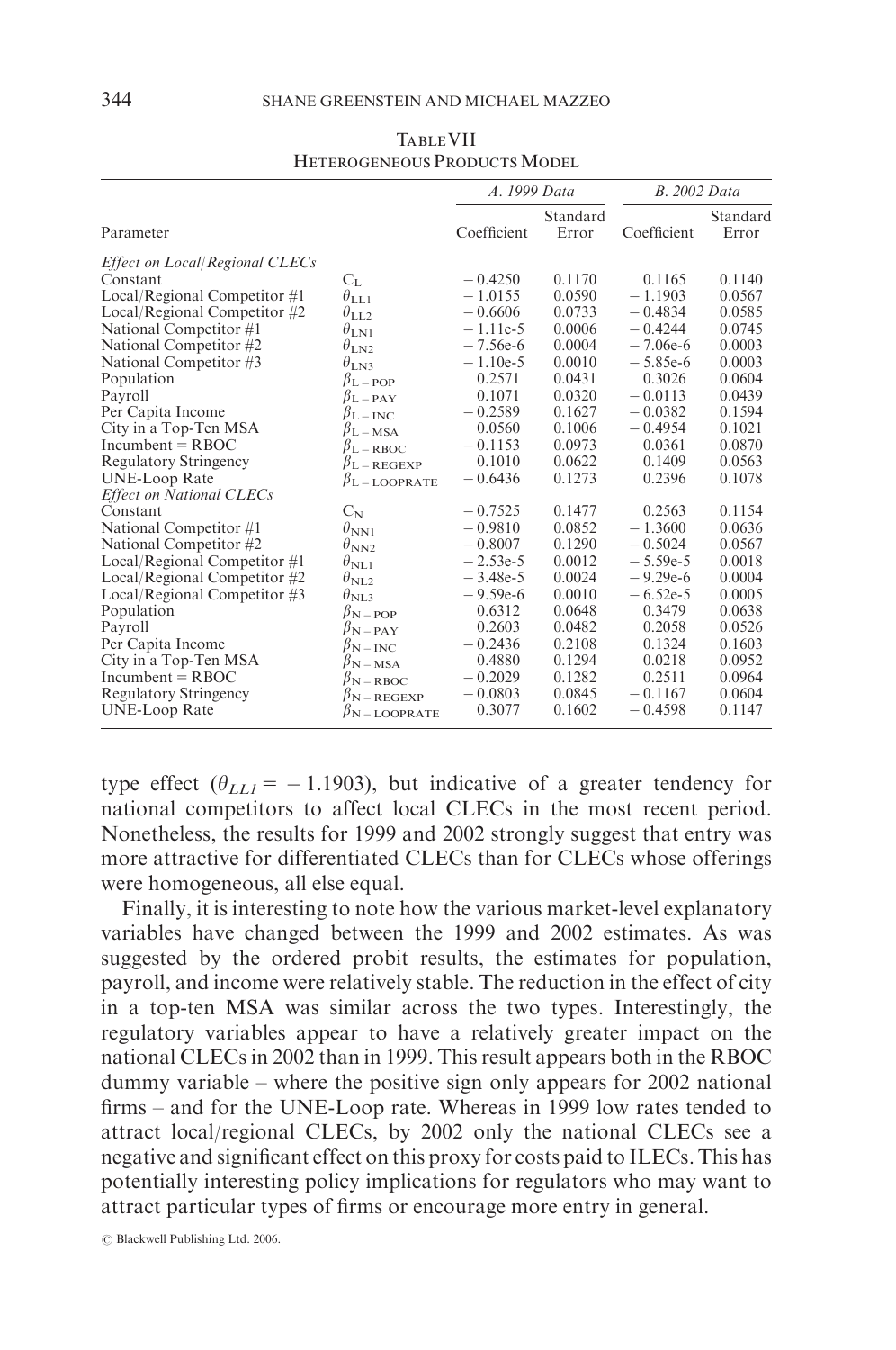|                         | Coefficient | <b>Standard Error</b>                                                                                                                                                                        | Z       |
|-------------------------|-------------|----------------------------------------------------------------------------------------------------------------------------------------------------------------------------------------------|---------|
| Population              | 7.19e-7     | 8.62e-7                                                                                                                                                                                      | 0.83    |
| Payroll                 | 1.50e-7     | $6.53e-8$                                                                                                                                                                                    | 2.30    |
| Per-capita Income       | 8.76e-6     | $6.52e-6$                                                                                                                                                                                    | 1.34    |
| City in Top-Ten MSA     | $-0.300$    | 0.122                                                                                                                                                                                        | $-2.46$ |
| $Incumbent = RBOC$      | 0.133       | 0.104                                                                                                                                                                                        | 1.27    |
| Regulatory Stringency   | $-0.497$    | 0.069                                                                                                                                                                                        | $-0.72$ |
| Change in UNE-Loop Rate | $-0.026$    | 0.011                                                                                                                                                                                        | $-2.33$ |
| 1999 Planned            | 0.395       | 0.062                                                                                                                                                                                        | 6.39    |
| 1999 Operating Residual | $-0.275$    | 0.064                                                                                                                                                                                        | $-4.27$ |
| 1999 Undifferentiated   | $-0.401$    | 0.188                                                                                                                                                                                        | $-2.14$ |
| Number of Observations  |             | 652 total (at least one planned in 1999)<br>$138 = -1$ (# operating '02 < # operating '99)<br>$307 = 0$ (# operating '02 = # operating '99)<br>$207 = 1$ (# operating '02 > # operating '99) |         |
| Psuedo- $R^2$           |             | 0.1142                                                                                                                                                                                       |         |

| <b>TABLEVIII</b>                                          |
|-----------------------------------------------------------|
| MARKET EVOLUTION BETWEEN 1999 AND 2002 $-$ Ordered Probit |

Note: 1999 Operating Residual is calculated using the ordered probit estimates from Part A, Table VI. A negative value indicates that the actual number of operating firms is smaller than the model would predict. 1999 Undifferentiated is a dummy variable that equals 1 if the market is unbalanced with respect to the number of local and national firms operating. Specifically, if absolute value (# locals - # nationals) is greater than 1, then 1999 Undifferentiated is set equal to 1.

# V (iii). Evolution of CLEC Markets: Inferences about Differentiation and Competition

Recall that a conceptual profit function underlies the market structure observations, even though firms may have uncertainty about whether variable profits will exceed their costs of entry. To the extent that markets are not in equilibrium at the times of our analysis, we are more precisely measuring firms' expectations about profitability and how these expectations are affected by competition and differentiation. By separately estimating the market structure equilibrium before and after the valuation crash, we can be more confident that our inferences are based on successful entry decisions rather than on misguided expectations about what would determine profits in this industry. In addition, our parameter estimates may be biased to the extent that unobserved market characteristics are correlated with particular patterns of market composition.<sup>31</sup>

A few years after the millennium, it became apparent that some CLECs had been 'optimistic.' More precisely, some CLECs did not realize revenues sufficient to cover the debts incurred in building their facilities and

<sup>&</sup>lt;sup>31</sup>We would be concerned, for example, if such an unobserved characteristic favored differentiated market structures over undifferentiated ones. While the model allows us to control for the attractiveness of entry across markets for each type, we cannot specify such controls to be conditional on market structure and still obtain a unique equilibrium in the entry game.

 $\circ$  Blackwell Publishing Ltd. 2006.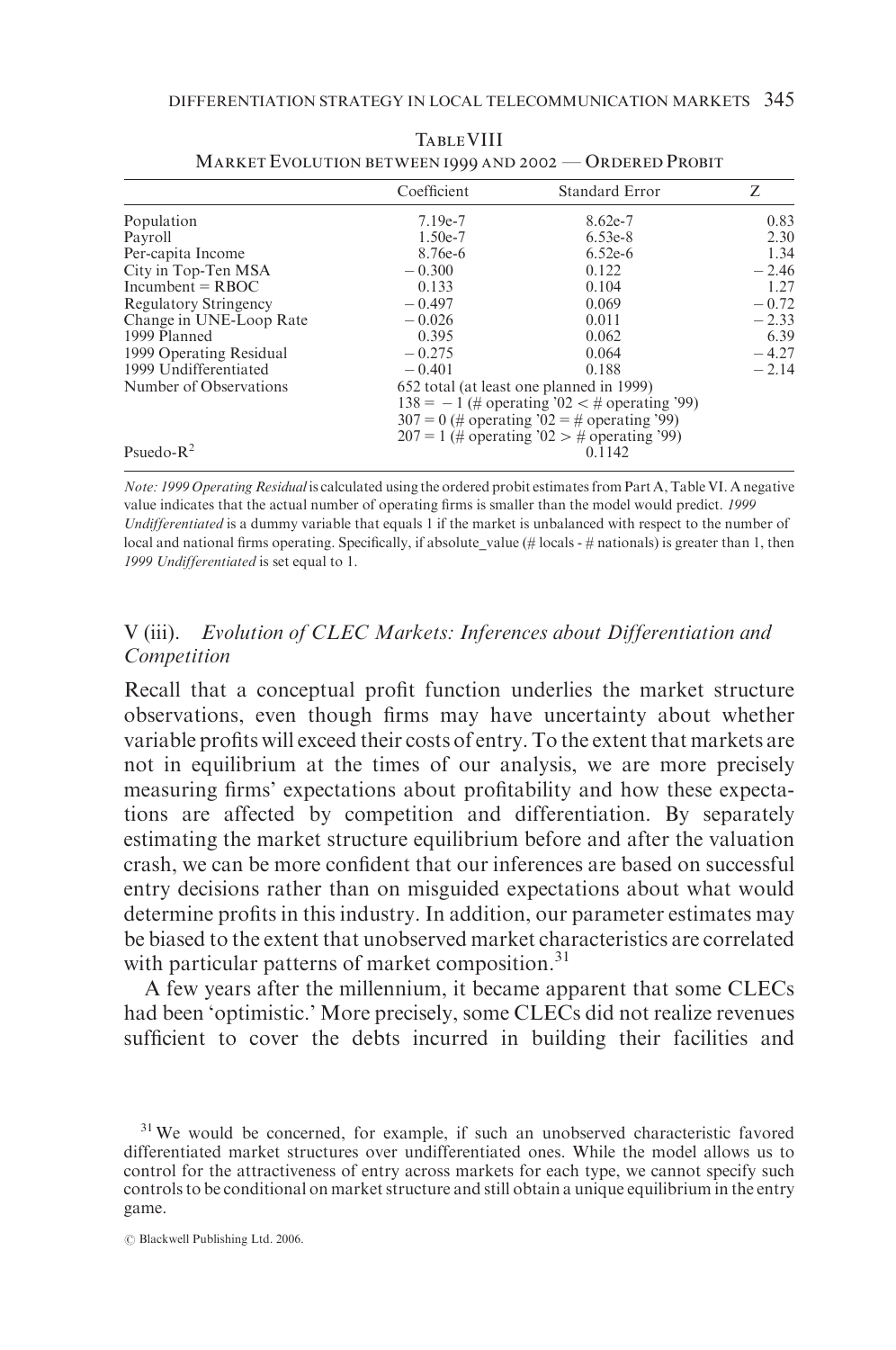marketing their new services.<sup>32</sup> Consequently, some CLECs continued their expansion, but with less publicity and fanfare. Others curtailed expansion plans they had announced in 1999 and previous years. There were a number of publicized bankruptcies among national firms, as well as many exits by smaller firms, which led to transfers of assets between hands. All these events, including those in the CLEC market, were popularly known as the 'telecom meltdown.'

The fortunes of particular firms did not necessarily track those of the distinct local markets. Total revenues for CLECs continued to grow between 1999 and 2002, even while the financial markets provided (dramatically) lower valuations for those firms that were publicly traded. Thus, as shown in Table II, the number of cities experiencing at least one CLEC entrant after 2002 was greater than that in 1999. Nonetheless, to increase confidence in our results, we analyzed data from both 1999 and 2002, just before and somewhat after the meltdown. If we had done such an exercise for a single cross-section (especially for CLECs in 1999) there might have been concern that miscalculations about the anticipated success of CLECs and the potential of pursuing particular forms of differentiation would influence the CLEC behavior in a way that ultimately did not last. In particular, incorporating the Stackelberg assumption into the entry model requires that the observations resemble a long-run equilibrim. By confirming that the differentiation results persist in a later cross-section, we are more certain that our inferences are not based on transitory factors.

We conclude with a look at city-level transitions, exploring how the structure of CLEC markets changed between 1999 and 2002. While most of the determinants of CLEC entry are stable over this short period, regulatory rulings and state decisions about interconnection pricing did change in many locales. We document these changes, and measure the sensitivity of entry and differentiated competition to them. In addition, if firms of one type prefer competing with those of a different type more than with the same type, then our modeling approach forecasts that market forces will give competitors incentives to respond. Here, we are interested in both how markets have changed and whether markets changed in a manner consistent with the importance of differentiated entry.

To avoid issues of selection, our analysis is limited to those cities where at least one CLEC was planned as of 1999.<sup>33</sup> We classify these markets into

 $32$  The trade press dates the beginning of the decline of optimism at the spring of 2000, when financial support for dot.coms collapsed. This low continued through 2001 as the September 11 terrorist attack shook business confidence in long-term investments and into the spring of 2002

 $33$  In other words, the 652 observations in Table VIII include all but the first row of the raw data in Table III.

C Blackwell Publishing Ltd. 2006.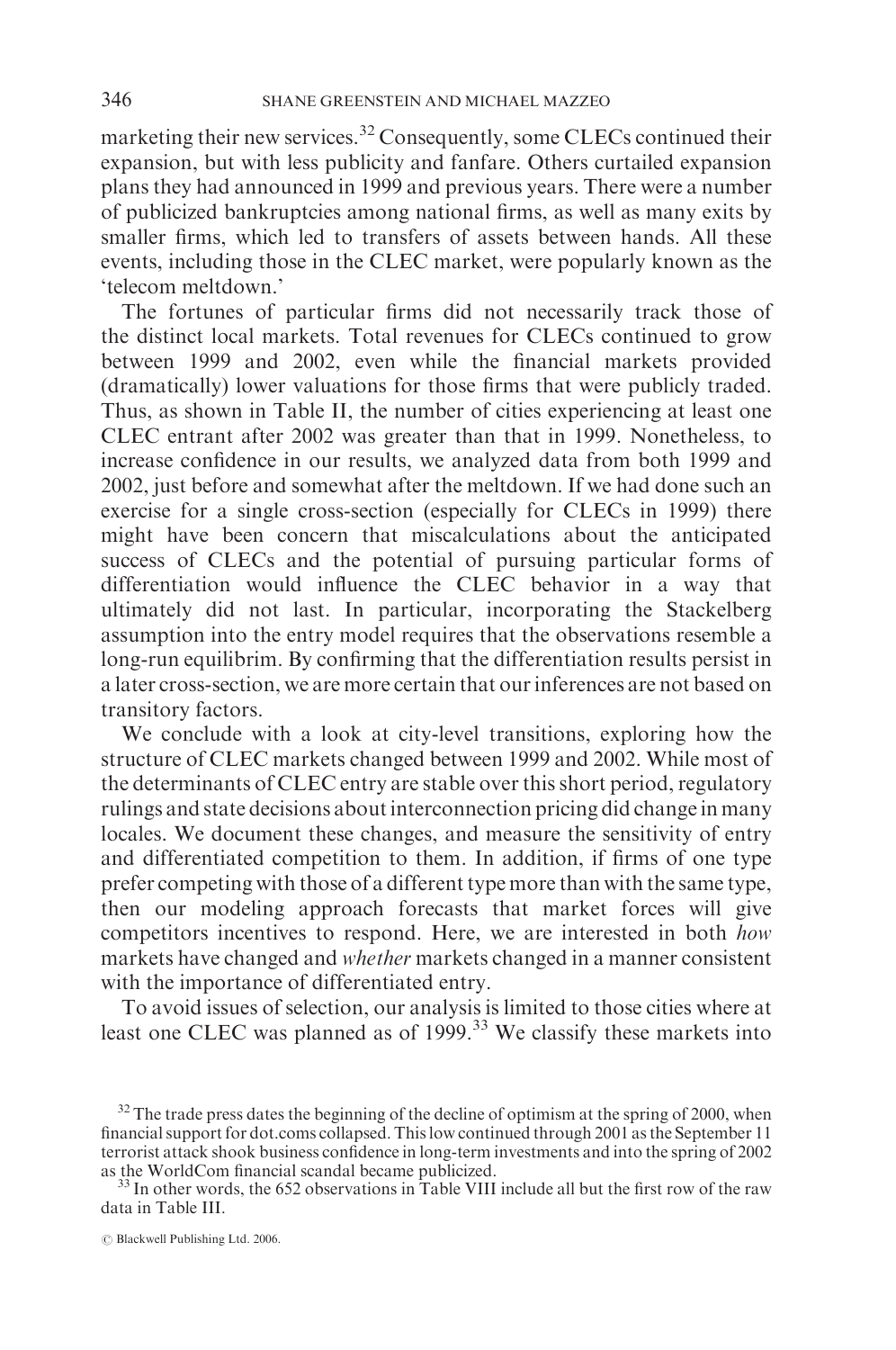three categories on the basis of the gross transitions: -1 if there were fewer operating CLECs in 2002 that in 1999, 0 if the number of operating firms is equal in the two years, and 1 if there was an increase in operating CLECs between 1999 and 2002. In Table VIII, we present an ordered probit on this market structure change variable. The first six variables in the table are the same market characteristics as were used in the previous analysis. The results are not surprising: most have little impact on market structure change, to the extent that they affected the number of CLECs operating in each time period similarly. An interesting exception is the negative and significant coefficient on the Change in UNE-Loop Rate variable, indicating that cities where regulators lowered these rates over time saw growth in the number of operating CLECs as compared to cities where these rates remained the same or increased.

The remaining three explanatory variables in Table VIII are intended to capture how the condition of the 1999 markets affected the 2002 market structure. First, we found that stated entry plans predicted market growth (such plans appear to have been followed up) despite the industry upheaval between 1999 and 2002. We also looked at predictions from the model by including the residual for each city from the 1999 ordered probit. A negative value of this variable indicates that the actual number of CLECs operating in 1999 was smaller than predicted. In terms of the model's estimates in 1999, those markets with fewer CLECs than predicted appeared to add firms, and vice versa, by 2002. Finally, we created a dummy variable 1999 Undifferentiated to identify markets that were unbalanced in  $1999$  — with the difference in the number of local/regional and national CLECs operating greater than one. For example, in cities with two operating CLECs, this dummy variable equaled 1 for those cities where both CLECs were the same type. All else being equal, we would expect undifferentiated market structures to be less sustainable because the undifferentiated firms were more competitive with each other. The negative and significant coefficient on this dummy variable in Table VIII conforms with our intuition regarding the returns to differentiation: all else equal unbalanced markets in 1999 tended to have fewer operating CLECs by 2002.

While these results fall far short of a true dynamic analysis of CLEC market structure, they do provide additional support for our interpretations regarding the importance of differentiation among CLECs. We show that in addition to shielding CLECs from competition in each period, differentiated CLEC market structures tend to remain more stable. We also find that despite the implosion in CLEC firms' values since 1999, the structure of CLEC markets has evolved in predictable ways over time. There has been more CLEC activity in cities where entry had been planned and where markets have not developed as quickly as expected by 1999. Finally, changes made by regulators have affected CLEC market entry, a factor that should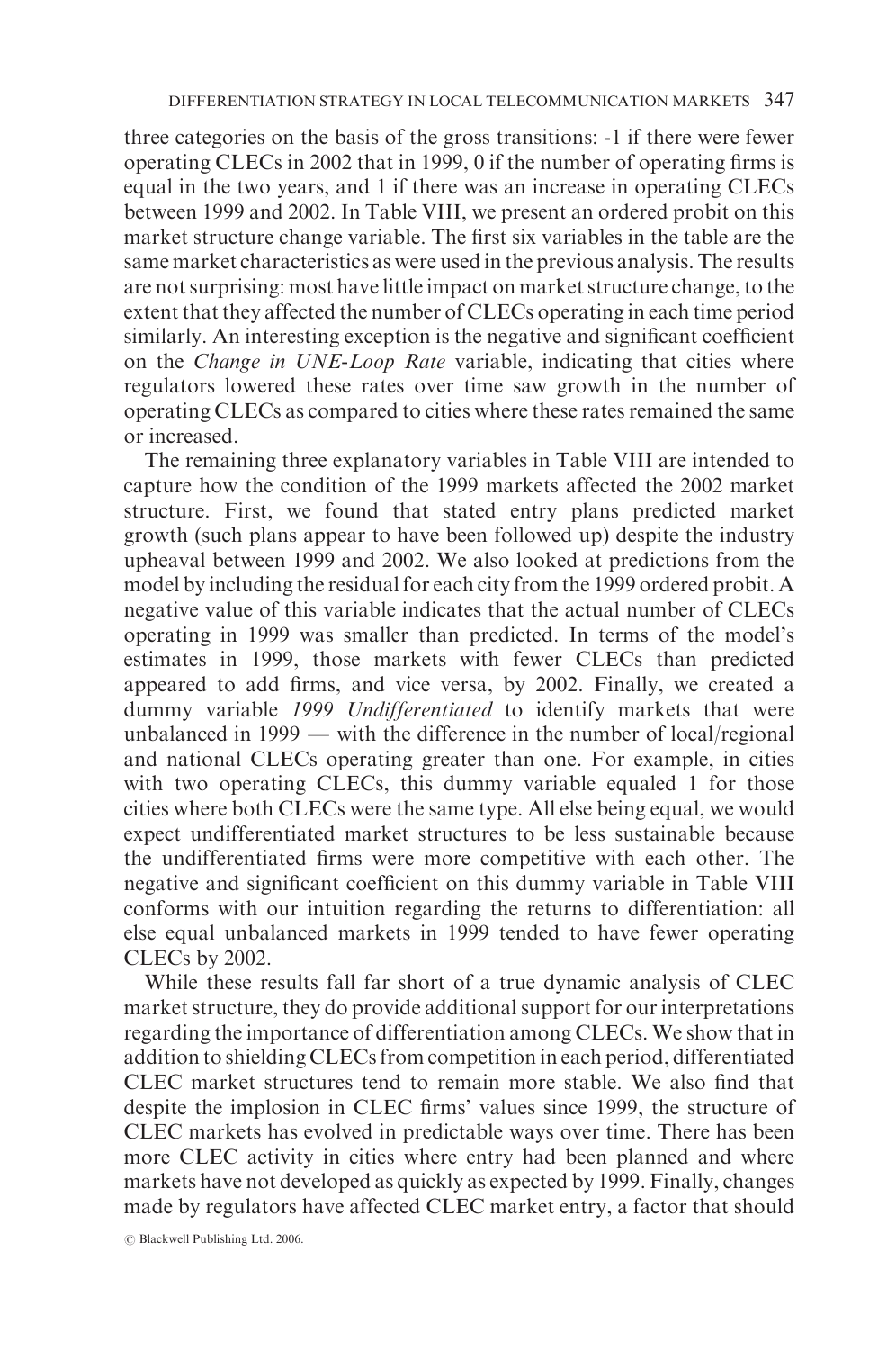be considered as regulators continue to deliberate over future changes to UNE rates paid by CLECs.

#### VI. CONCLUSION

We present strong evidence of a consistent role for product differentiation in building and expanding markets for local telecommunications. Both before and after the valuation crash that disrupted many market participants, CLECs followed entry strategies that resulted in markets with significantly heterogeneous product types instead of markets dominated by firms of one type or another. This pattern suggests that successful CLECs were mindful about the characteristics of their competitors. It also suggests that they entered markets where their types of services were more attractive to consumers (and regulators) and where such factors were important to their success. Indeed, we find that CLEC heterogeneity shaped firm entry behavior as much as differences in local economic and regulatory conditions. While we have documented the value in distinguishing between local and national CLECs, we leave open the question about whether there are other important dimensions on which CLECs can differentiate.

We conclude that the literature on competitive local telephony should continue to investigate the many issues raised by the demonstrated importance of heterogeneity. While our model has focused on competition among CLECs, it has implications for analysis of competition between CLECs and ILEC. Just after the passage of the Telecom Act, it was common to portray CLECs as a homogeneous group, sometimes as a 'fringe' competitor to ILECs. Indeed, the FCC encourages such a portrayal when official reports present 'counts' of entrants without distinction between them. This is potentially misleading. Our findings stress that there is no necessary logical connection between use of similar inputs and the similarity of two CLECs' appeal to customers.

In other words, treating all CLECs as homogeneous gives the potentially false impression that CLECs are close substitutes for each other in demand. This is an open empirical issue to be investigated, not a proposition about competitive behavior to be presumed without evidence. Individual CLECs may not be competing for the same sets of demanders. Even if CLECs compete for residual demand from former ILEC customers, these residual customers may have different concerns, encouraging distinct CLEC competitive behavior. Related, the assumption about homogenous competition implies that two CLECs place the same type of pricing pressure on the ILEC. Yet, the price elasticity faced by the ILEC for two sets of marginal users may be quite different if each set of users cares about different offerings from different CLECs.

Our results have implications for policy discussion. For a variety of reasons, it may be difficult for an ILEC to effectively serve all types of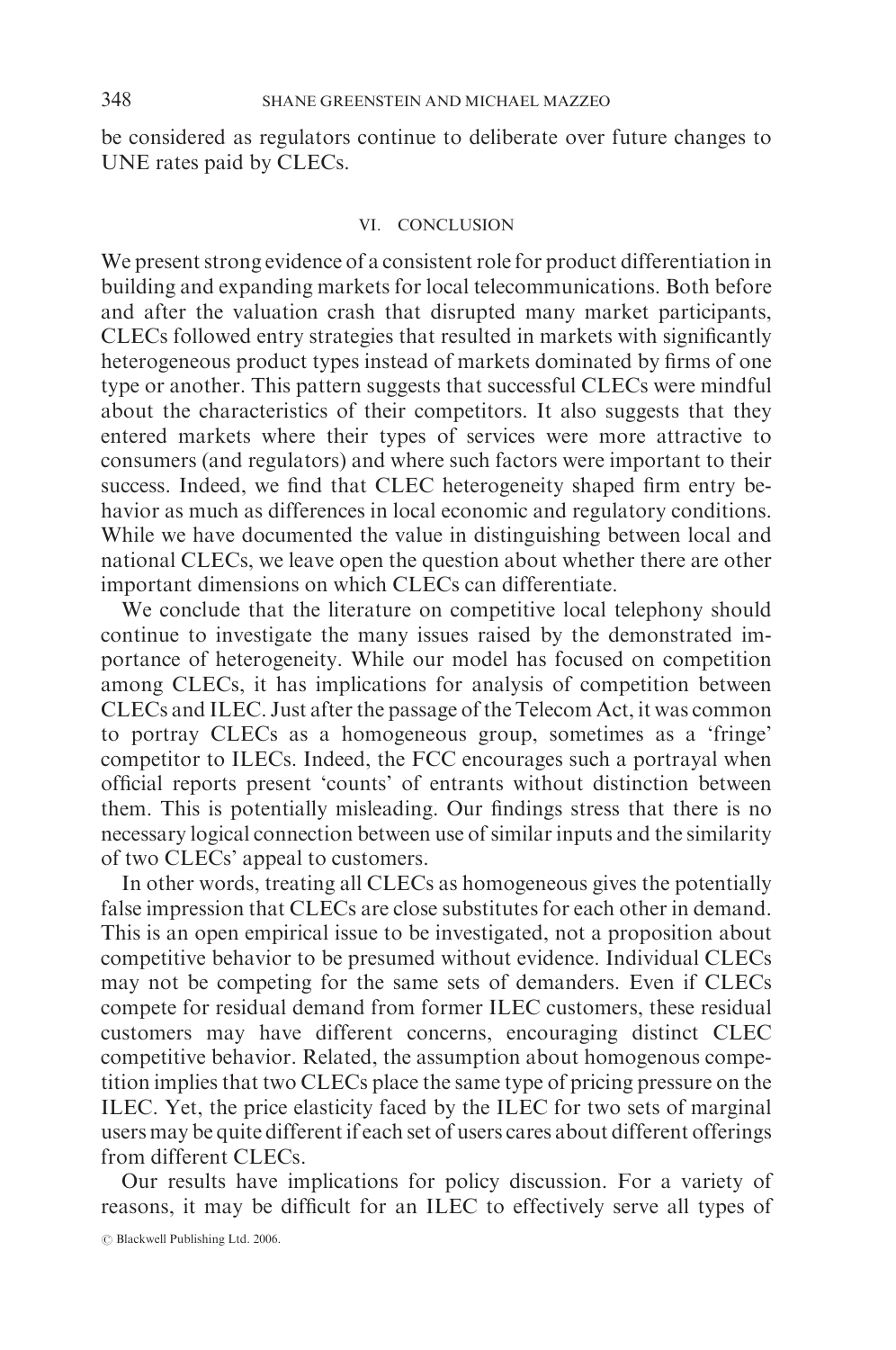heterogeneous customers equally. By opening up such markets to competition, firms targeting customers may enter and serve these customers better. Our results are consistent with the view that CLECs did just this. Policy makers should account for consumer welfare gains that result from better product targeting as well as from lower prices. While all procompetitive policies for local telephony support putting entrants through a market test, our results identify what ignoring differentiation can miss. Policy makers should not presume they know the formula for commercial success solely on the basis of observing ILECs and counting the number of incumbent CLECs. Instead they should identify CLEC strategies that differ from those of the ILEC and other CLECs, with the intent of encouraging firms that let consumers choose among an expanded array of options.

#### **REFERENCES**

- Abel, J., 2002, 'Entry into Regulated Monopoly Markets: The Development of a Competitive Fringe in the Local Telephone Industry,' Journal of Law and Economics, 45, pp. 289–316.
- Abel, J. and Clements, M., 2001, 'Entry Under Asymmetric Regulation,' Review of Industrial Organization, 19, pp. 227–42.
- Bajari, P. and Fox, J. T., 2005, *Complementarities and Collusion in an FCC Auction*, (mimeo, University of Chicago).
- Berry, S. T., 1992, 'Estimation of a Model of Entry in the Airline Industry,' Econometrica, 60, pp. 889–917.
- Bresnahan, T. F. and Reiss, P. C., 1991, 'Entry and Competition in Concentrated Markets,' Journal of Political Economy, 99, pp. 977–1009.
- Crandall, R. W., 2001, 'An Assessment of the Competitive Local Exchange Carriers Five Years after the Passage of the Telecommunications Act,' Report for the USTA by Criterion Economics, LLC., mimeo, Washington, D.C.
- Crandall, R. W.; Ingraham, A. T. and Singer, H. J., 2004, 'Do Unbundling Policies Discourage CLEC Facilities-Based Investment?,' B.E. Journals in Economic Analysis and Policy.
- Crandall, R. W. and Sidek, J. G., 2002, 'Is Structural Separation of Incumbent Local Exchange Carriers Necessary for Competition?,' Yale Journal on Regulation, 19, pp. 1–75.
- Economides, N.; Seim, K. and Viard, V. B., 2004, Quantifying the Benefits of Entry into Local Telephone Service, (mimeo, Stanford University).
- Federal Communication Commission 'Local Telephone Competition,' Industry Analysis Division, Common Carrier Bureau, http://www.fcc.gov/wcb/iatd/comp.html, downloaded 8/2005.
- Greenstein, S. and Mazzeo, M. J., 2003, 'Differentiation Strategy and Market Deregulation: Local Telecommunications Entry in the Late 1990s,' NBER Working Paper #9761, Cambridge, Massachusetts.
- Gregg, B. J., 2001, 2003, 'A Survey of Unbundled Network Element Prices in the United States, Public Service Commission of West Virginia,' http://www.cad.state.wv.us/ Une%20Page.htm, downloaded 8/2005.
- Jamison, M. A., 2004, Effects of Prices for Local Network Interconnection on Markets Structure in the U.S., (mimeo, University of Florida).

 $\circ$  Blackwell Publishing Ltd. 2006.